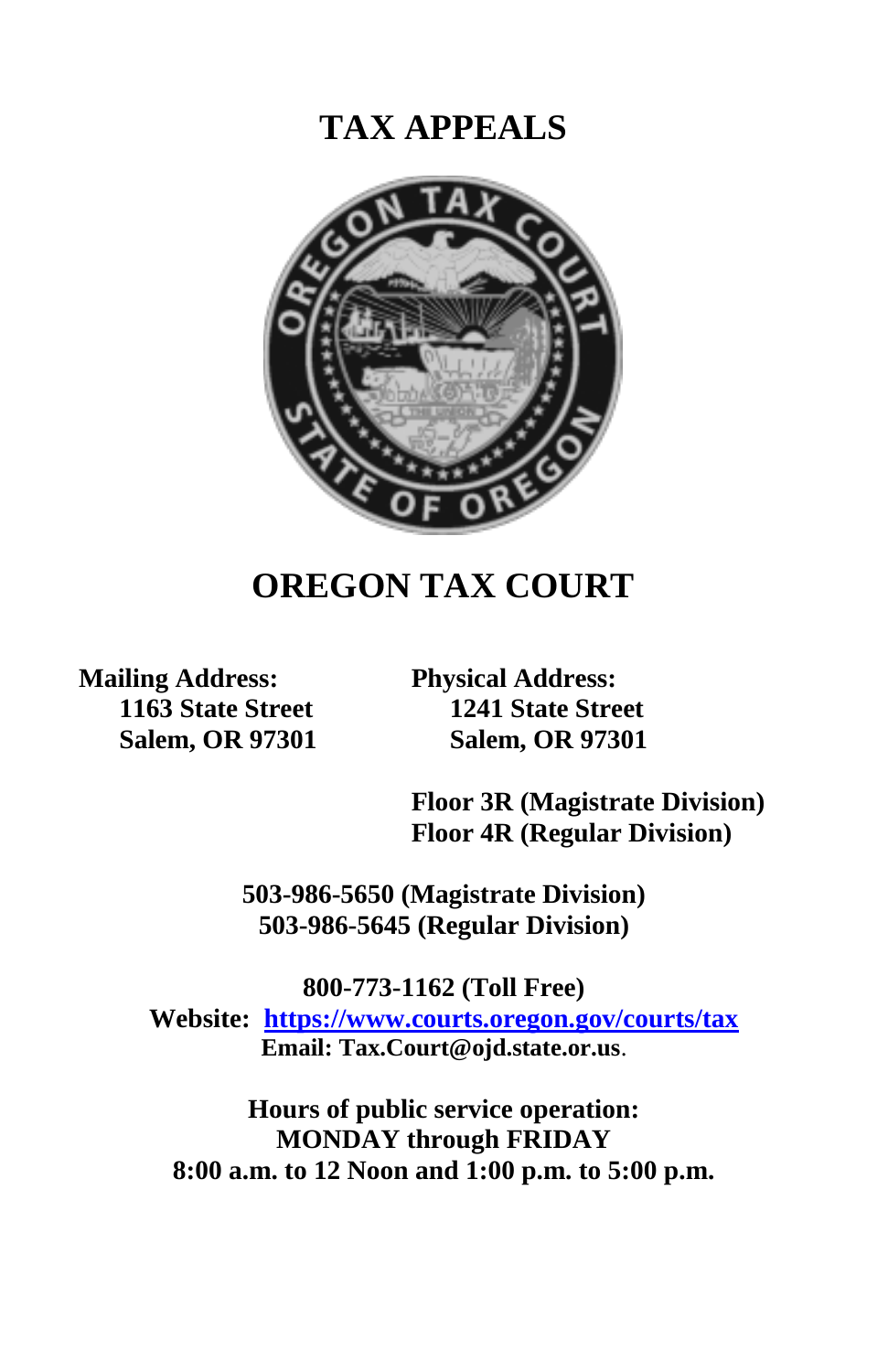## **Oregon law requires all writings submitted to this court to be in English. ORS 1.150.**

All forms and writings must be in English. If you have another person translate your non-English answers to English, you must have the translator complete the Certificate of Translation (certificate). The certificate form is available by request from the court at 503-986-5650 (Magistrate Division), 503-986-5645 (Regular Division), or 800-773-1162 (toll free). The form is also on the court's website at <https://www.courts.oregon.gov/courts/tax/help/Pages/forms.aspx> Select "Spanish Forms and Resources" then "Translator's Certificate of Translation."

# **Requesting an Interpreter**

If you or any of your witnesses will require an interpreter for telephone or in-person court proceedings, please contact the court within ten (10) days of receiving notice of a proceeding.

# **NOTE: THIS HANDBOOK IS NOT INTENDED AS LEGAL ADVICE AND SHOULD NOT BE USED AS A SUBSTITUTE FOR THE OREGON REVISED STATUTES AND RULES OF THE COURT.**

This handbook is available in pdf text searchable format at [https://www.courts.oregon.gov/courts/tax/help/Documents/TAX-](https://www.courts.oregon.gov/courts/tax/help/Documents/TAX-CourtHandbook.pdf)[CourtHandbook.pdf](https://www.courts.oregon.gov/courts/tax/help/Documents/TAX-CourtHandbook.pdf)

**© 2017 Oregon Tax Court. All rights reserved. This material may be reproduced or copied for personal use or nonprofit educational purposes but not for resale or other for-profit distribution without permission from the Oregon Tax Court.**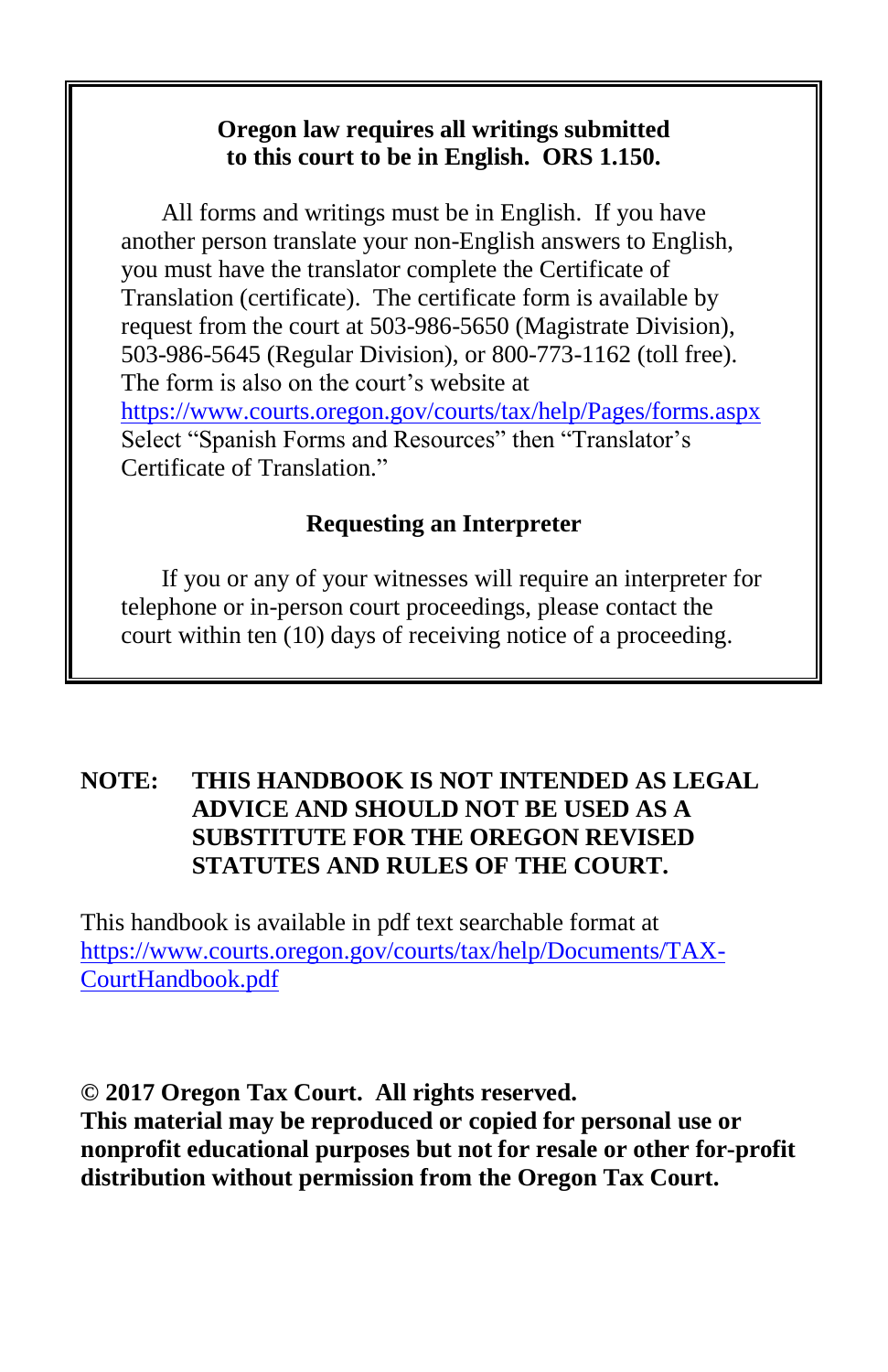# **TABLE OF CONTENTS**

| What happens if I cannot be available when my case is scheduled?  10 |  |
|----------------------------------------------------------------------|--|
|                                                                      |  |
|                                                                      |  |
|                                                                      |  |
|                                                                      |  |
| accommodations under the Americans with Disabilities Act? 11         |  |
|                                                                      |  |
|                                                                      |  |
|                                                                      |  |
|                                                                      |  |
|                                                                      |  |
|                                                                      |  |
|                                                                      |  |
|                                                                      |  |
|                                                                      |  |
|                                                                      |  |
|                                                                      |  |
|                                                                      |  |
|                                                                      |  |
|                                                                      |  |
|                                                                      |  |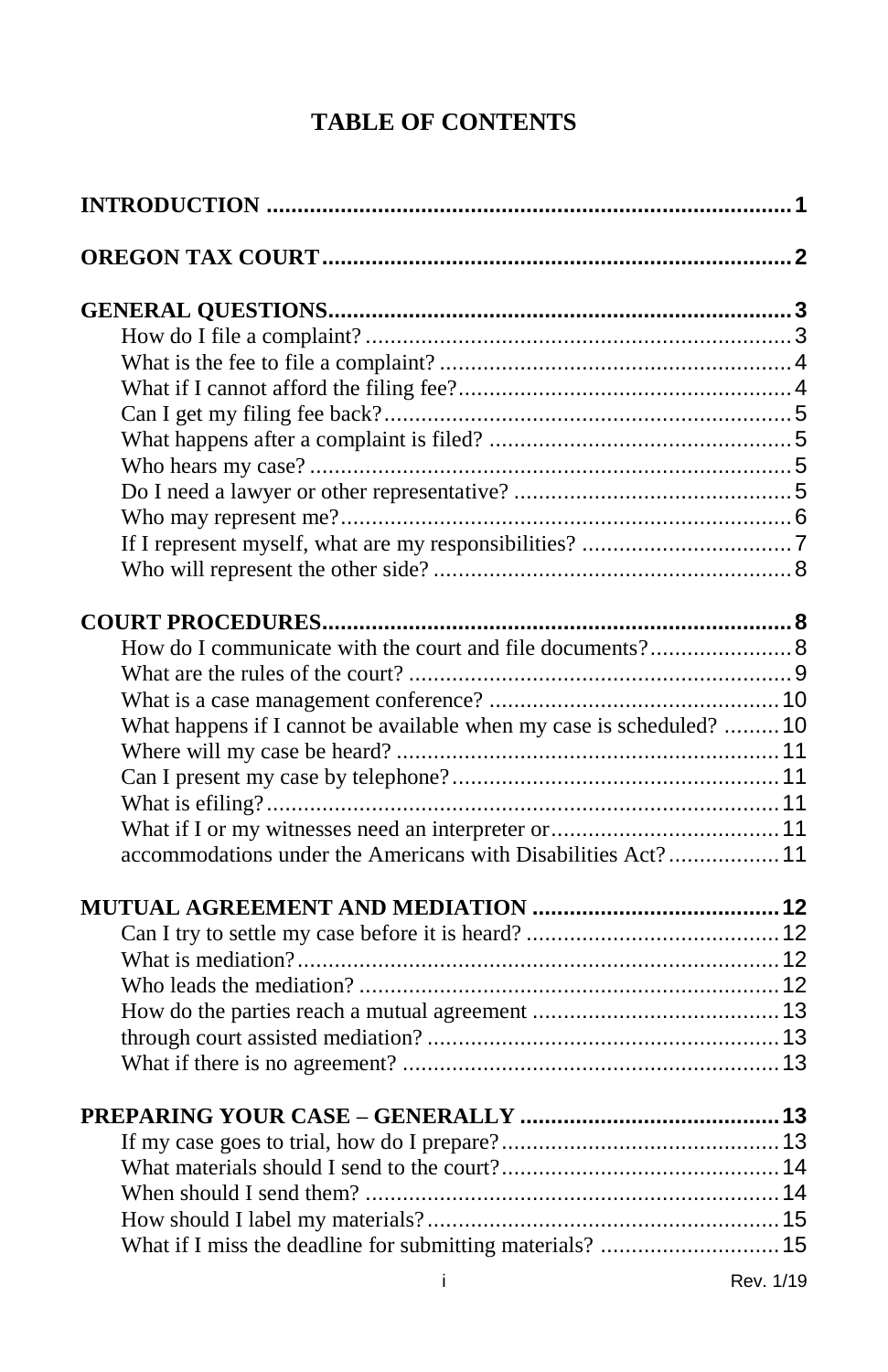| THE DAY OF TRIAL - PRESENTING YOUR CASE  18                |  |
|------------------------------------------------------------|--|
|                                                            |  |
|                                                            |  |
|                                                            |  |
|                                                            |  |
|                                                            |  |
|                                                            |  |
|                                                            |  |
|                                                            |  |
|                                                            |  |
|                                                            |  |
| <b>PROPERTY VALUE TAX APPEALS - RESIDENTIAL PROPERTY22</b> |  |
|                                                            |  |
|                                                            |  |
|                                                            |  |
|                                                            |  |
|                                                            |  |
|                                                            |  |
|                                                            |  |
|                                                            |  |
|                                                            |  |

Terms that appear in **boldface** are defined in the glossary at the end of this handbook.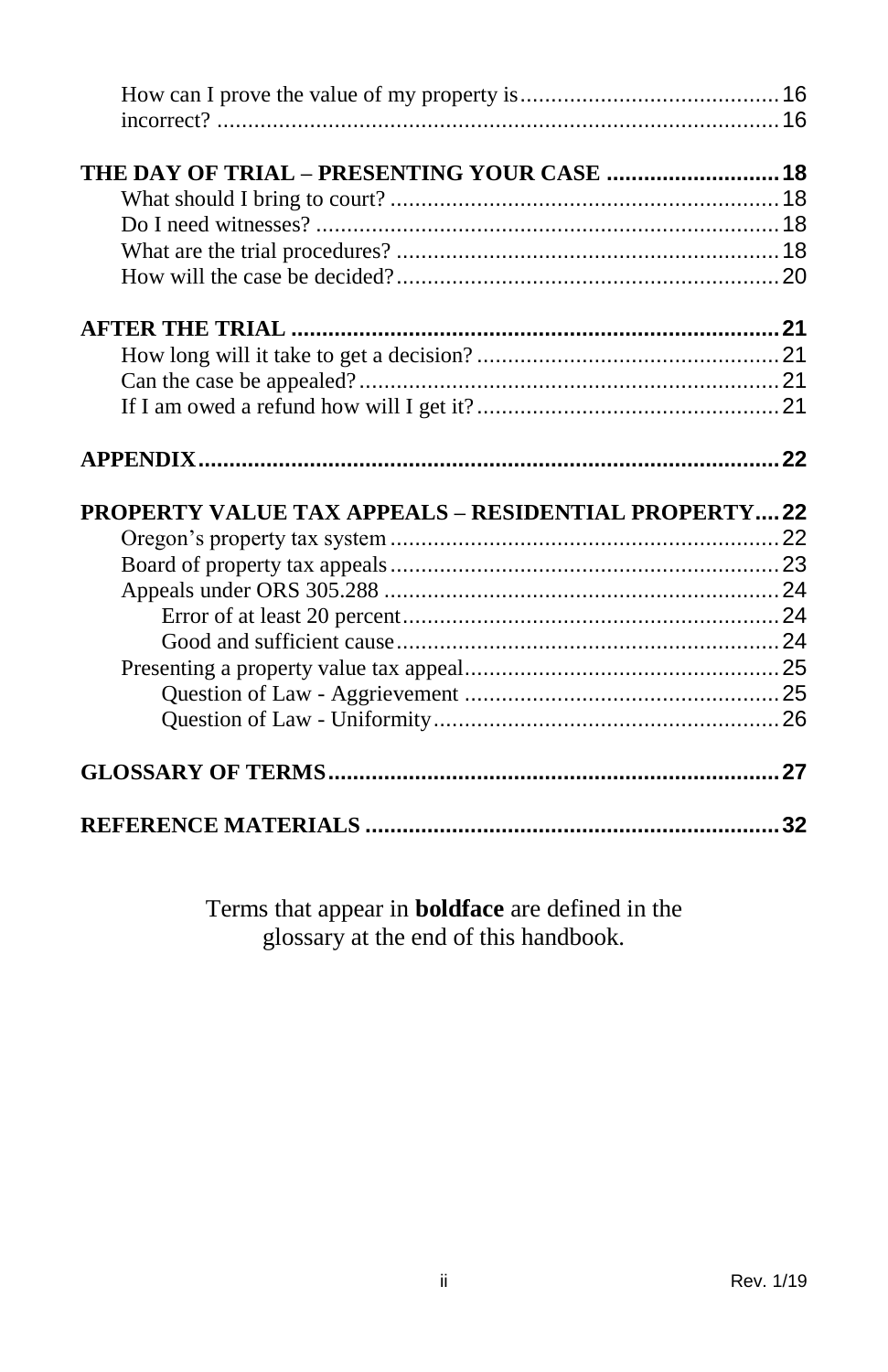# **INTRODUCTION**

<span id="page-4-0"></span>This Oregon Tax Court Handbook (handbook) provides general information about tax appeals and the Oregon Tax Court. It also provides information on the similarities and differences in the procedures of the two divisions of the court: The Magistrate Division and the Regular Division.

Generally, cases are filed in the Tax Court by a taxpayer who disagrees with an action by the Oregon Department of Revenue (the department), a county **assessor**, or a county **board of property tax appeals** (BOPTA). The chart below shows the general path of a tax appeal.



Unless otherwise noted, all references to the Oregon Revised Statutes (ORS) and to the Oregon Administrative Rules (OAR) are to the current statutes in effect. The ORS are available online at [\(https://www.oregonlegislature.gov/billslaws/Pages/ORS.aspx.](https://www.oregonlegislature.gov/billslaws/Pages/ORS.aspx))

If you have any questions about the information in this handbook, you may contact the court at:

> **503-986-5650 (Magistrate Division)**, **503-986-5645 (Regular Division)**, or **800-773-1162 (Toll Free)**;

**Email is for general inquiries prior to filing a complaint**. **After a complaint has been filed, you should not address any correspondence to the court via email. NOTE: COURT STAFF CANNOT GIVE YOU LEGAL ADVICE.**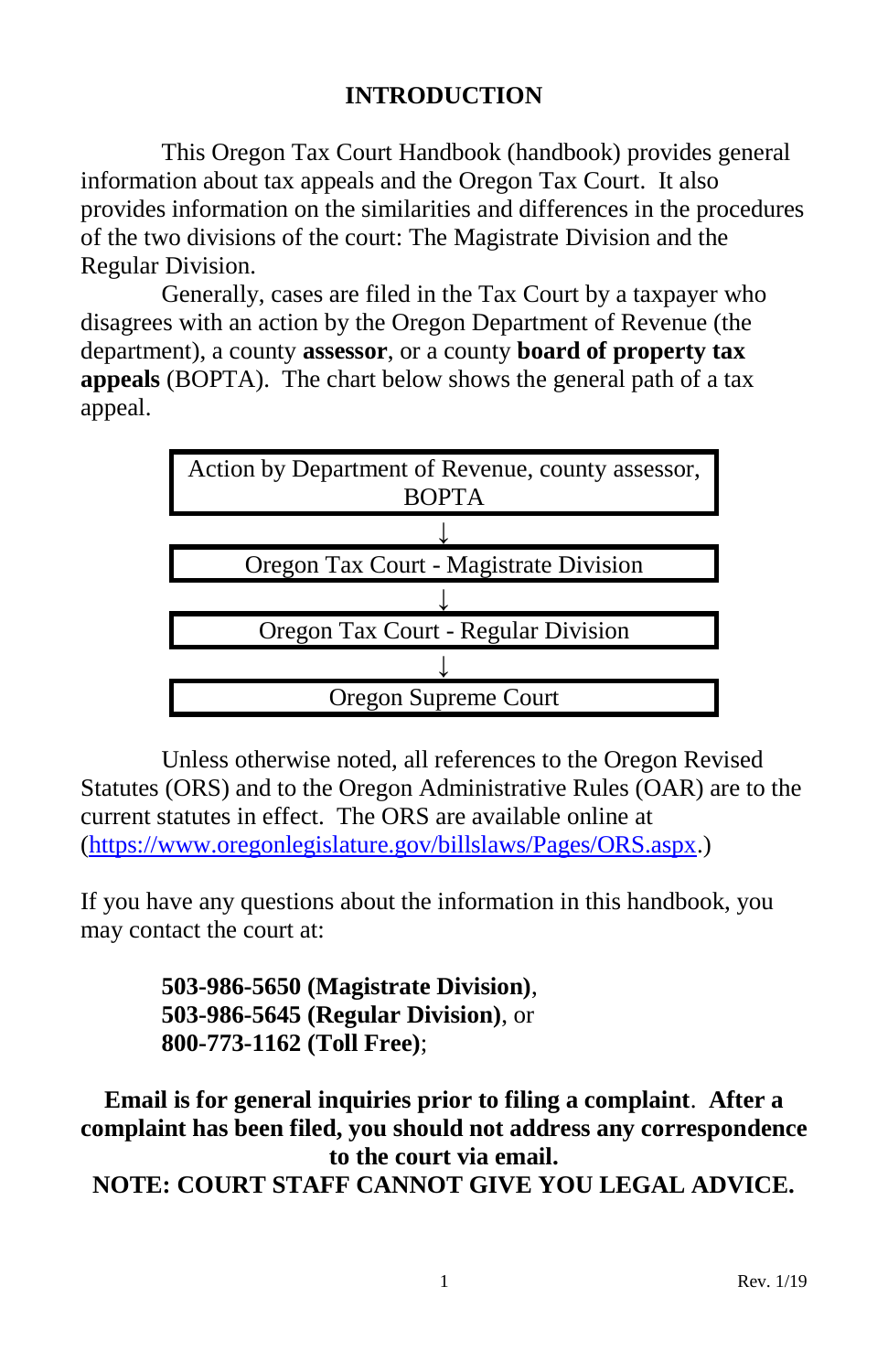## **OREGON TAX COURT**

<span id="page-5-0"></span>Under state law, the Oregon Tax Court has exclusive jurisdiction to hear tax appeals, including personal income tax, property tax, corporate excise tax, timber tax, cigarette tax, marijuana tax, local budget law, and property tax limitations. An appeal is initiated by filing a signed, written **complaint** with the court and paying the fee.

Magistrate Division: In the Magistrate Division of the Oregon Tax Court, cases are heard by a magistrate who is a judicial officer sworn to apply the laws in a fair and impartial manner. Magistrates encourage cooperation between the parties. If the parties are unable to resolve their dispute by mutual agreement, the magistrate may hold a trial. During the trial, the magistrate will listen to what the parties say and consider the **evidence**. A written **decision** resolving the dispute will be issued by the magistrate. The **decision** is based only on the parties' written and oral **evidence** admitted by the court. There is no official transcript or recording of the proceeding. For more information see Tax Court Rule-Magistrate Division (TCR-MD) 15.

Regular Division: Magistrate **decisions** may be appealed to the Regular Division of the Oregon Tax Court. All proceedings in the Regular Division are original proceedings tried without a jury and *de novo*, meaning the case is tried anew. Cases in the Regular Division are heard by a judge, who is an elected judicial officer sworn to apply the laws in a fair and impartial manner. The judge's decision is based on the official record of the case that includes the written and oral **evidence** properly submitted to the court. The decision of the court is in the form of a written **opinion** or **order**.

In both divisions of the Oregon Tax Court, the parties are responsible for contributing to the efficient management and resolution of their case. *If you pursue your appeal without the assistance of an attorney or other authorized representative, you will be expected to follow the rules of the court and to be familiar with relevant legal practices and procedures related to your case.*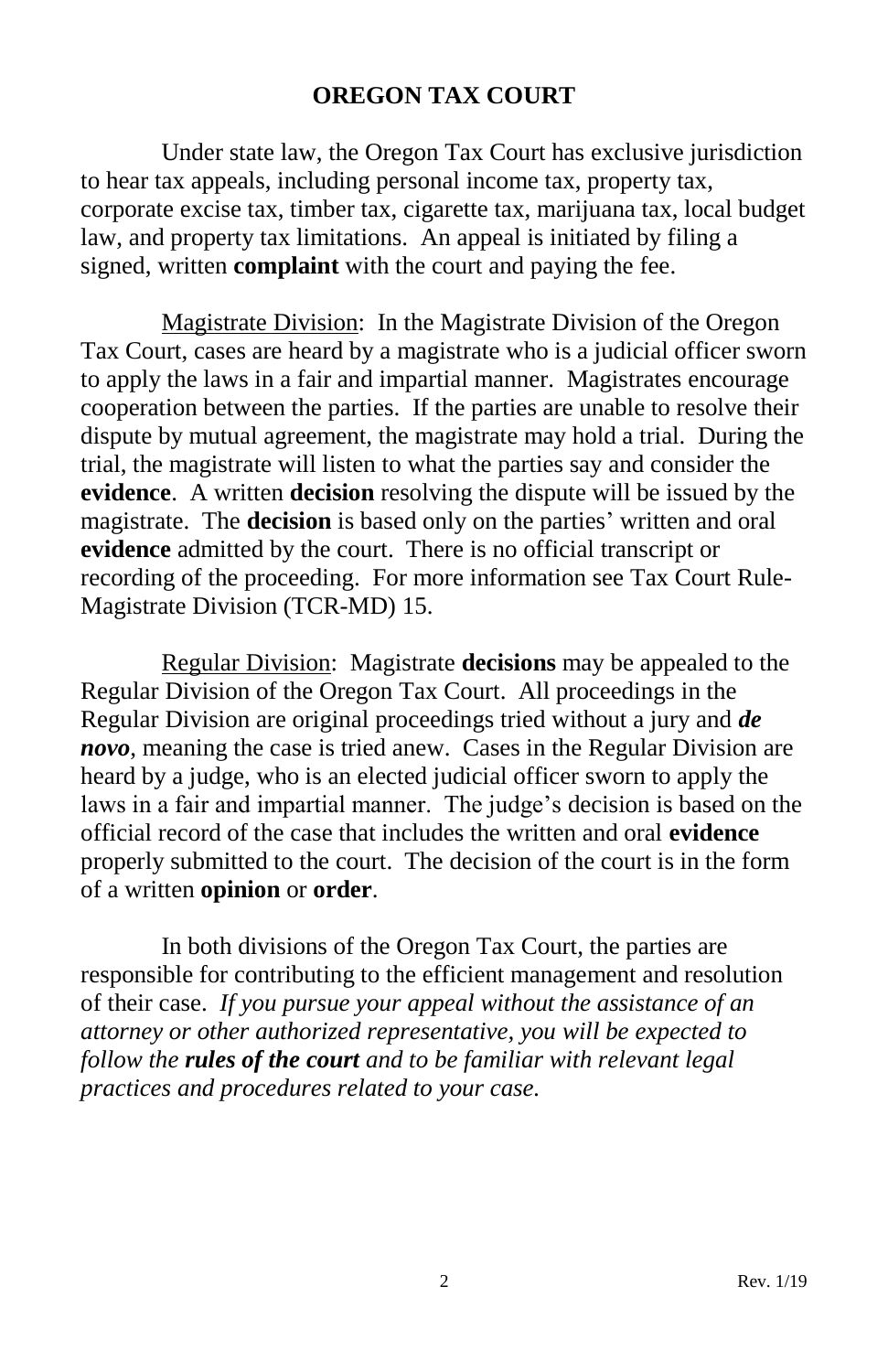#### **GENERAL QUESTIONS**

#### <span id="page-6-0"></span>*How do I file a complaint?*

<span id="page-6-1"></span>Magistrate Division: You can appeal to the Magistrate Division by signing and filing a **complaint** and paying the fee. A blank **complaint** form is available on the court's website; the court will also mail you the form upon request at no charge. Please carefully follow the instructions on the second page of the complaint form and include the required number of copies. A mailed **complaint** is "filed" on the date shown by the U.S. Postal Service cancellation mark stamped on the envelope in which the **complaint** is mailed. *See* ORS 305.418. If the **complaint** arrives at the court by any means other than by U.S. Postal Service, the "filed" date will be the date stamped on the document when received by the court.

Regular Division: If your case has been heard in the Magistrate Division, and you are unhappy with the result, you may appeal the magistrate's **decision** to the Regular Division of the Oregon Tax Court by paying the fee and filing: (1) an original written **complaint**; (2) a copy of the magistrate's **decision**; and (3) any attachments. A sample **complaint** form is available on the court's website; the court will also mail you the form upon request for no charge. A mailed **complaint** is "filed" on the date shown by the U.S. Postal Service cancellation mark stamped on the envelope in which the **complaint** is mailed. *See* ORS 305.418. If the **complaint** arrives at the court by any means other than by U.S. Postal Service, the "filed" date will be the date stamped on the document when received by the court.

NOTE: ELECTRONIC FILING THROUGH THE FILE AND SERVE SYSTEM IS NOW MANDATORY FOR ACTIVE MEMBERS OF THE OREGON STATE BAR IN BOTH THE REGULAR AND MAGISTRATE DIVISIONS OF THE OREGON TAX COURT. TCR-MD 1 A(3); TCR 9 B(11). OREGON ATTORNEYS WHO FAIL TO ELECTRONICALLY FILE MAY BE SUBJECT TO SANCTIONS.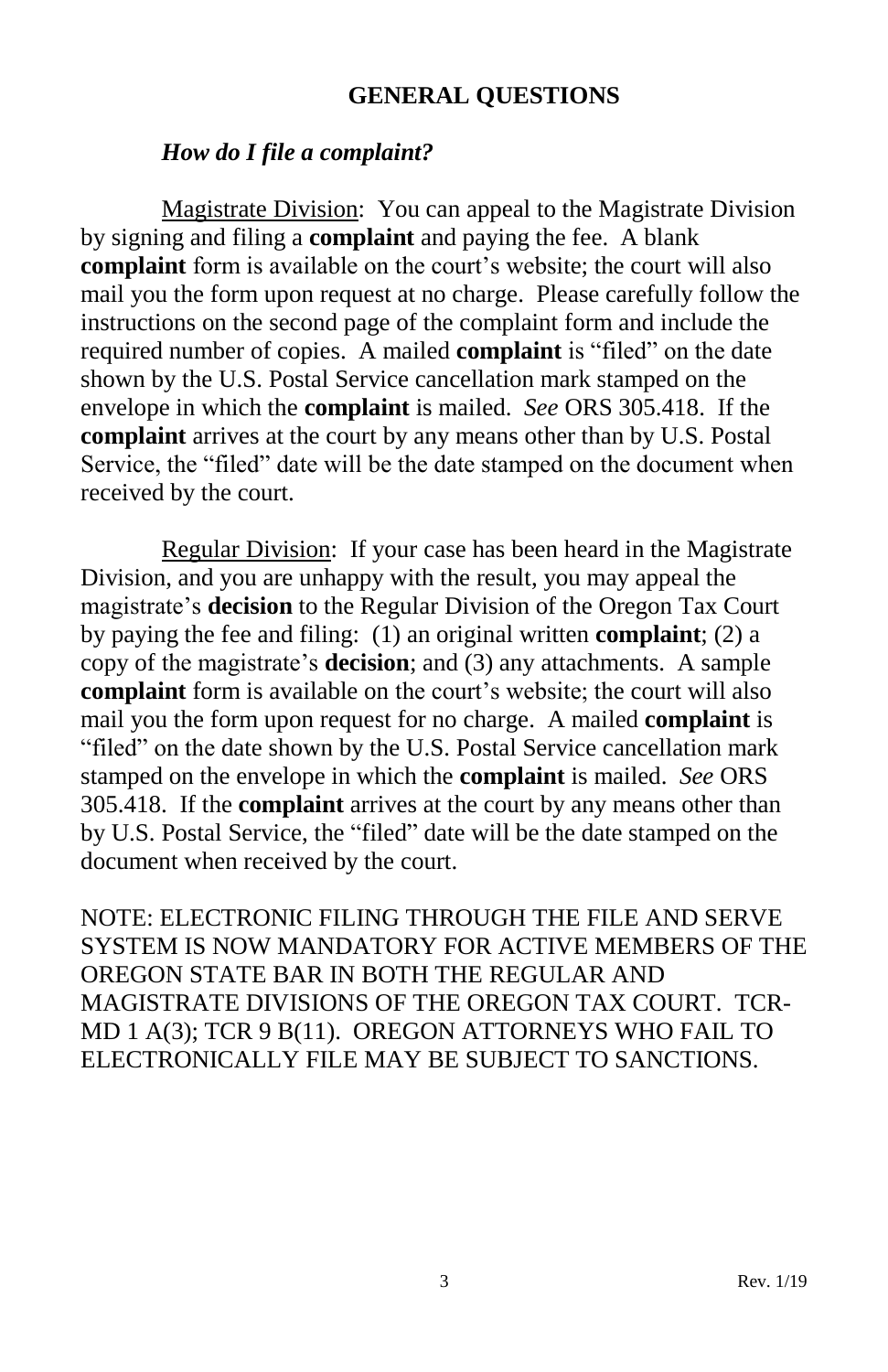# *What is the fee to file a complaint?*

<span id="page-7-0"></span>The filing fee is set forth in ORS 305.490. THE FEE MUST ACCOMPANY THE SIGNED COMPLAINT OR THE COMPLAINT CANNOT BE FILED BY THE COURT.

| <b>Magistrate Division</b> | \$265 |
|----------------------------|-------|
| <b>Regular Division</b>    | \$265 |

NOTE: In most income tax matters, all taxes, interest, and penalties must be paid before filing a **complaint** with the Regular Division. ORS 305.419.

The Oregon Legislature may modify fees between publications of this handbook. If you are concerned that the fee may have changed, please call the court.

# *What if I cannot afford the filing fee?*

<span id="page-7-1"></span>If you cannot afford the filing fee, you can apply to have the court waive or defer the fee. To apply for a fee waiver or deferral, you must complete and sign an Application and Declaration for Deferral or Waiver of Filing Fee. That form is available on the court's website or may be sent to you upon request.

- If the court **waives** your fee, you will not be responsible for paying the filing fee.
- If your filing fee is **deferred**, you are responsible for paying the filing fee at the end of the case after the judgment has issued. Failure to pay fees, in full, within 30 days after the judgment issues will result in additional fees being assessed. You may request a payment plan and start making payments on your deferred fee while your case is pending.
- If the court **denies** your application, you must pay the filing fee immediately. Failure to pay the filing fee in full after your application is denied may result in your appeal being returned to you.

NOTE: If your financial circumstances change you may re-apply for the fee waiver/deferral.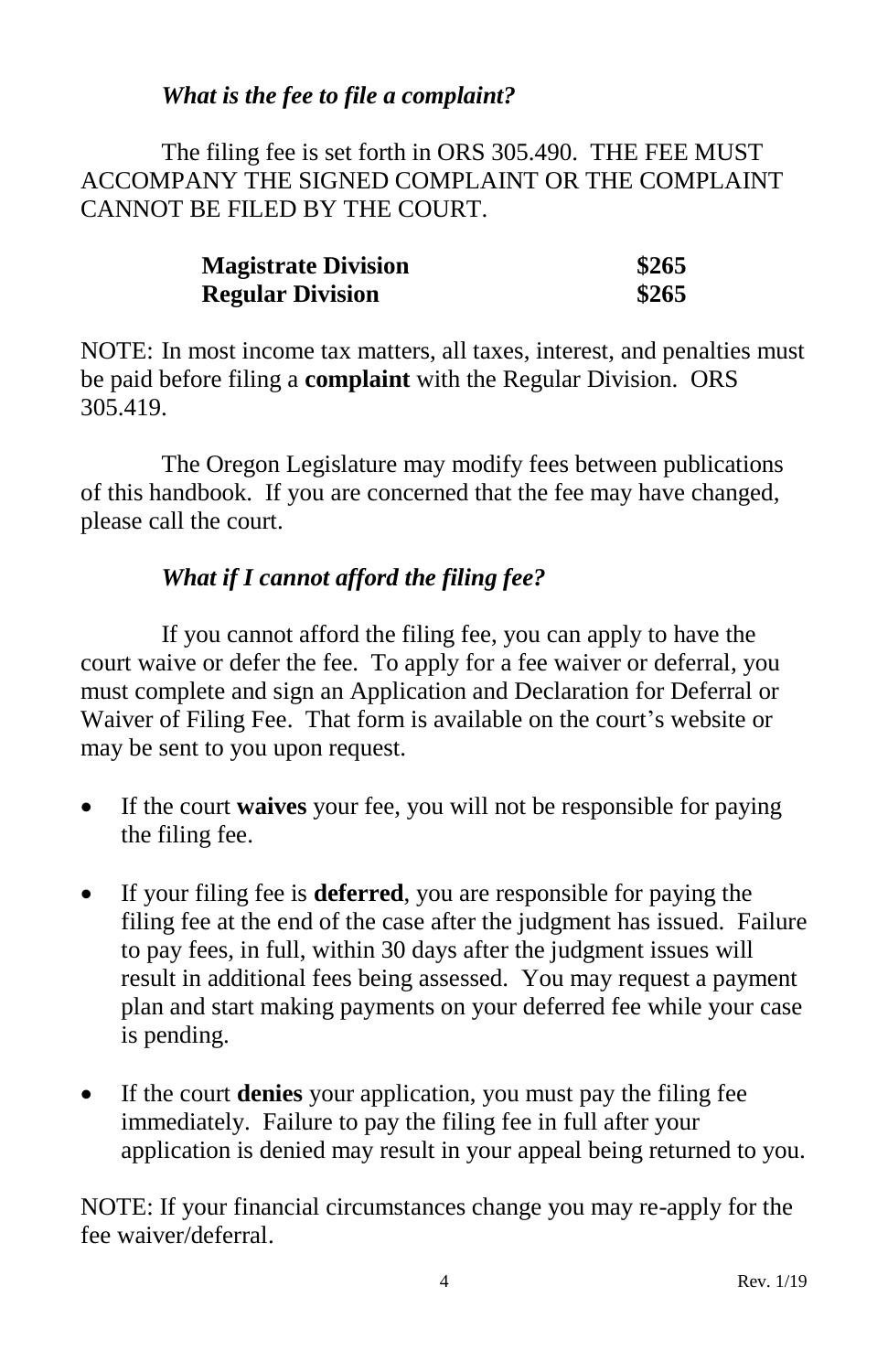# *Can I get my filing fee back?*

<span id="page-8-0"></span>Costs and disbursements, including the filing fee, may be *awarded only to a prevailing party*. A party may request costs and disbursements, including the filing fee, by filing a Statement for Costs and Disbursements, no later than 14 days after a trial is held. The form is available on the court's website. See TCR-MD 16.

# *What happens after a complaint is filed?*

<span id="page-8-1"></span>The opposing party must file a written response to the **complaint** within 30 days of the date the **complaint** is served.

After the defendant files its written response ("Answer"), the court will *email or mail you a notice* of the date and time for a telephone case management conference. Depending on the court's caseload, the court will generally hold the conference 2-4 weeks after the defendant's answer or response is received. If you do not receive a hearing notice, but think that you should have, please call the court.

# *Who hears my case?*

<span id="page-8-2"></span>Magistrate Division: A magistrate, who is a judicial officer with training and experience in tax law and valuation techniques, will be assigned to hear your case. A magistrate will prepare a written **decision**.

Regular Division: The judge of the Oregon Tax Court, who is an elected judicial officer, will hear your appeal. The judge will prepare a written **opinion** or **order**.

<span id="page-8-3"></span>NOTE: There are no juries in the Oregon Tax Court.

#### *Do I need a lawyer or other representative?*

Individual taxpayers may choose whether to hire a lawyer or other representative. The process in the Magistrate Division is often less formal than a typical court proceeding. In the Regular Division, the appeal process is formal because proceedings must "conform, as far as practical to the rules of equity practice and procedure in this state." ORS 305.425(3).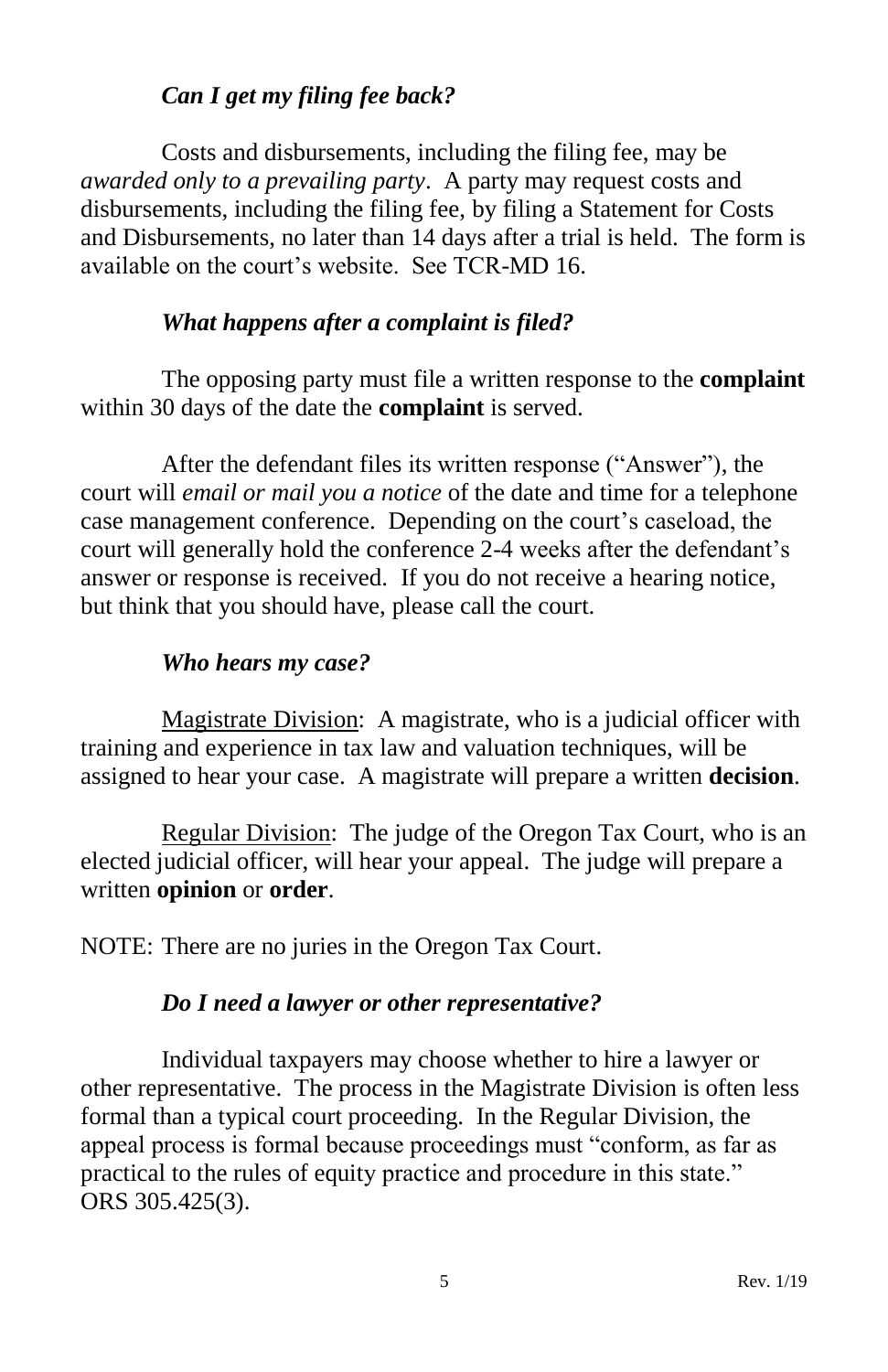For individual taxpayers, several factors may be considered when deciding whether to have representation, including: how complicated your case may be, and how much you know about the case, including any laws or valuation techniques that might be applicable or relevant. Only you know how comfortable you will feel presenting your case. If your case is being heard in the Magistrate Division, there are people other than lawyers who can represent you if you feel you should be represented. See the next section for more details.

Representation is required for taxpayers that are entities, such as a corporation, nonprofit or exempt organization, partnership, limited liability company, or S corporation. In the Magistrate Division, a taxpaying entity may be represented by the persons listed in ORS 305.230. In the Regular Division, entities must be represented by an attorney, except as provided in ORS 305.494. See the next section for more details.

# *Who may represent me?*

<span id="page-9-0"></span>Magistrate Division. Anyone authorized by the court may represent you. Individuals who represent themselves, including those who act as trustees of a trust or personal representatives of an estate, may appear without completing an Authorization to Represent form. All other representatives, except those licensed to practice law in Oregon, must be appointed by filing an Authorization to Represent form.

Some examples of common representatives in the Magistrate Division include:

- An Oregon public accountant (includes CPAs and other licensed accountants)
- An employee of the taxpayer regularly employed by the taxpayer in tax matters
- A designated representative of a nonprofit or exempt organization.
- A spouse, child who has arrived at the age of majority, or parent of the named party
- An Oregon licensed tax consultant
- A shareholder of an S corporation
- A partner of a partnership
- An Oregon licensed real estate broker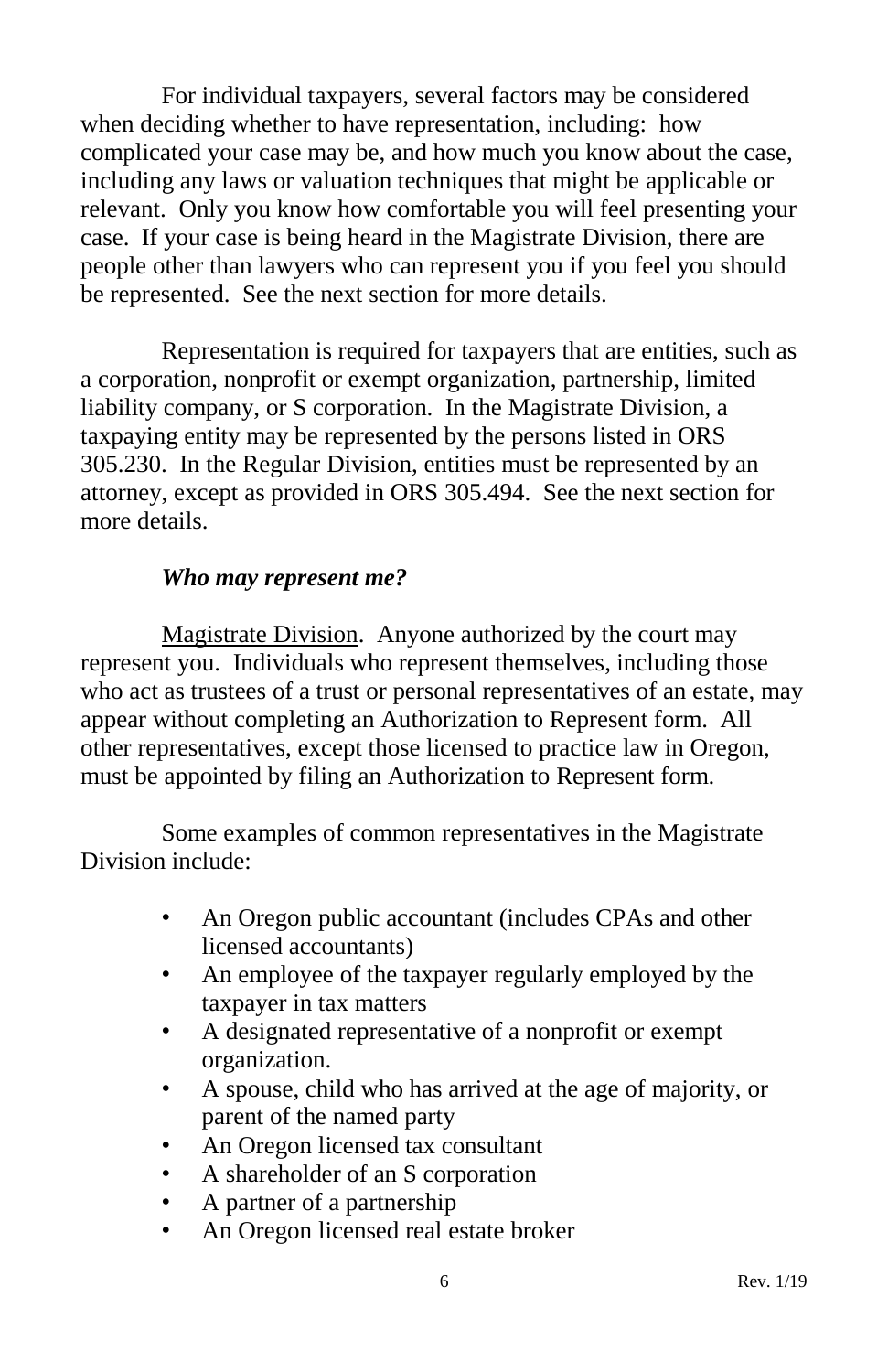• A state certified, licensed, or registered appraiser

NOTE: If your representative is not an Oregon attorney, a signed Authorization to Represent must be submitted to the court. That form is available on the court's website and from the court upon request. *If you want to remove or change your authorized representative, you or your representative must notify the court in writing and provide a copy to all parties.*

Regular Division: Representation choices are limited for cases before the Regular Division. In the case of individual taxpayers, you may choose to represent yourself or you may choose to hire an attorney licensed to practice in Oregon.

All entities must appear through an attorney licensed to practice in Oregon. An exception to the rule that entities must appear through a licensed attorney is found in ORS 305.494. Any shareholder of an S corporation is allowed to be the representative before the Regular Division if the S corporation is appealing a matter related to any tax on or measured by net income. TCR  $1 F(2)(b)$ .

# *If I represent myself, what are my responsibilities?*

<span id="page-10-0"></span>*AS YOUR OWN REPRESENTATIVE, YOU WILL BE RESPONSIBLE FOR FOLLOWING ALL THE RULES OF THE COURT*. (See the section titled "What are the rules of the court?" for further information.)

You will be the Oregon Tax Court's main contact on your case. You need to provide the court with your correct address and telephone number(s) so that the court can provide you with information related to your case. If your contact information changes, you are required to notify the court in writing and provide a copy to all parties. If your case is settled or needs to be delayed or any other significant developments occur, you must *promptly* contact the court.

In every legal dispute one party has the **burden of proof**, which means the greater responsibility to prove the facts related to the case. As the **plaintiff**—the person bringing the case—you bear the **burden of proof.** As your own representative, you should prepare your case by gathering **evidence** and researching the legal or factual issues involved in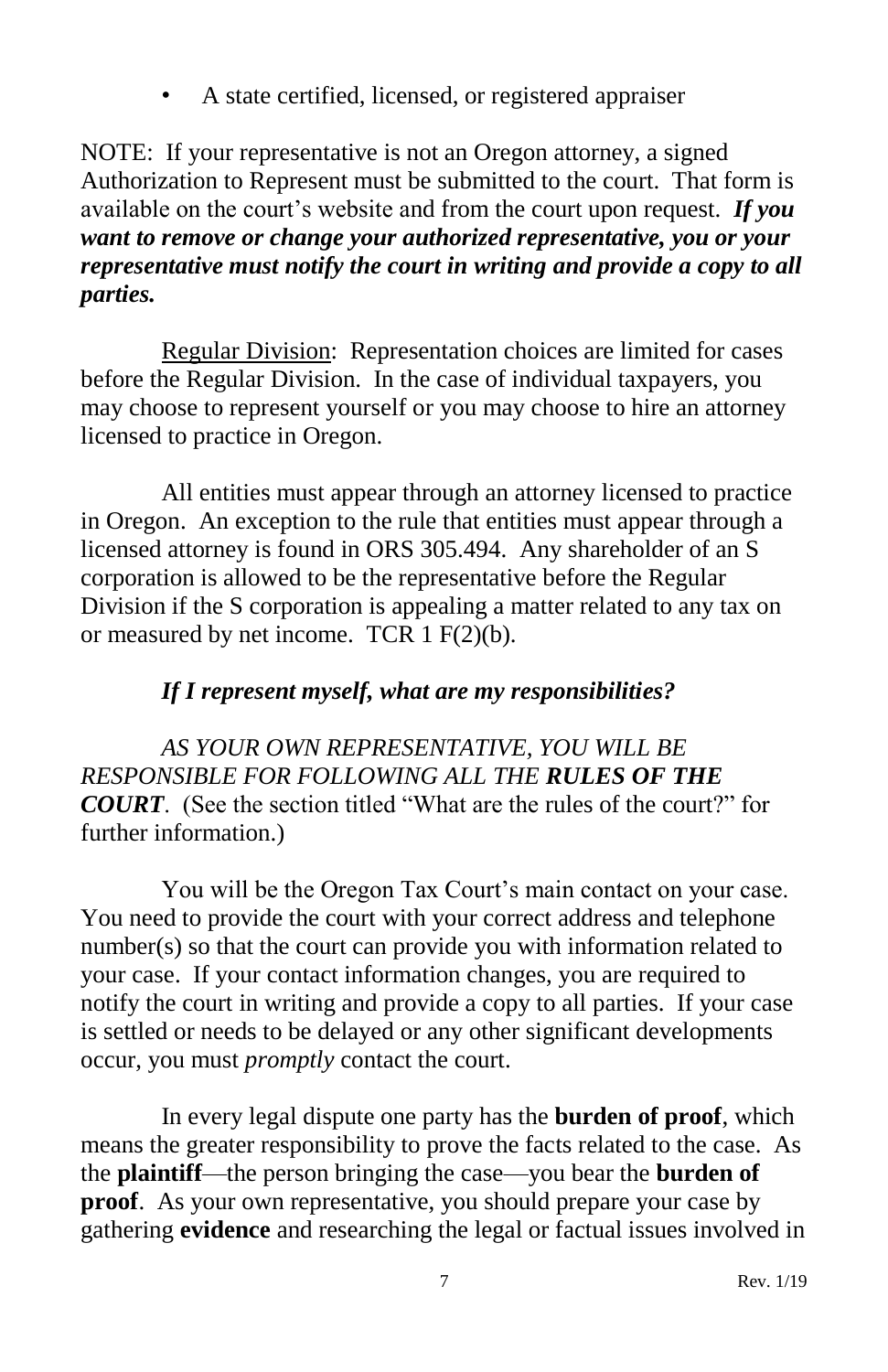your case. If your case goes to trial, you will be responsible for presenting to the court, in a persuasive and efficient manner, the **evidence** and factual information you have gathered. You may need to call witnesses and question them. You will also have the right to question or cross-examine any witnesses brought by the **defendant**.

#### *Who will represent the other side?*

<span id="page-11-0"></span>In the Magistrate Division, representation depends on the complexity of the case and whether legal arguments are involved. In income tax cases, the Department of Revenue (the department) is the defendant, and its legal counsel is provided by the Department of Justice. The department will not always be represented by an attorney. In many income tax cases the department is represented by an **auditor**. In most property tax cases, the county assessor is the defendant. The county may be represented by an **appraiser** from the assessor's office or by a county attorney.

In the Regular Division, the case is by or against the department. Unless the department has filed the **complaint**, the department is the **defendant**. The legal counsel for the department is provided by the Oregon Attorney General's office. In certain property tax cases, the county **assessor** may choose to participate as an intervenor. If the county chooses to participate, a county attorney will act as the county's representative.

#### **COURT PROCEDURES**

## <span id="page-11-1"></span>*How do I communicate with the court and file documents?*

<span id="page-11-2"></span>The court accepts filings via **mail, in person, fax, or electronic filing**. The court does not accept filings via electronic mail (email).

#### **By mail:**

1163 State Street Salem, Oregon 97301-2563

**In-person:**

1241 State Street Salem, Oregon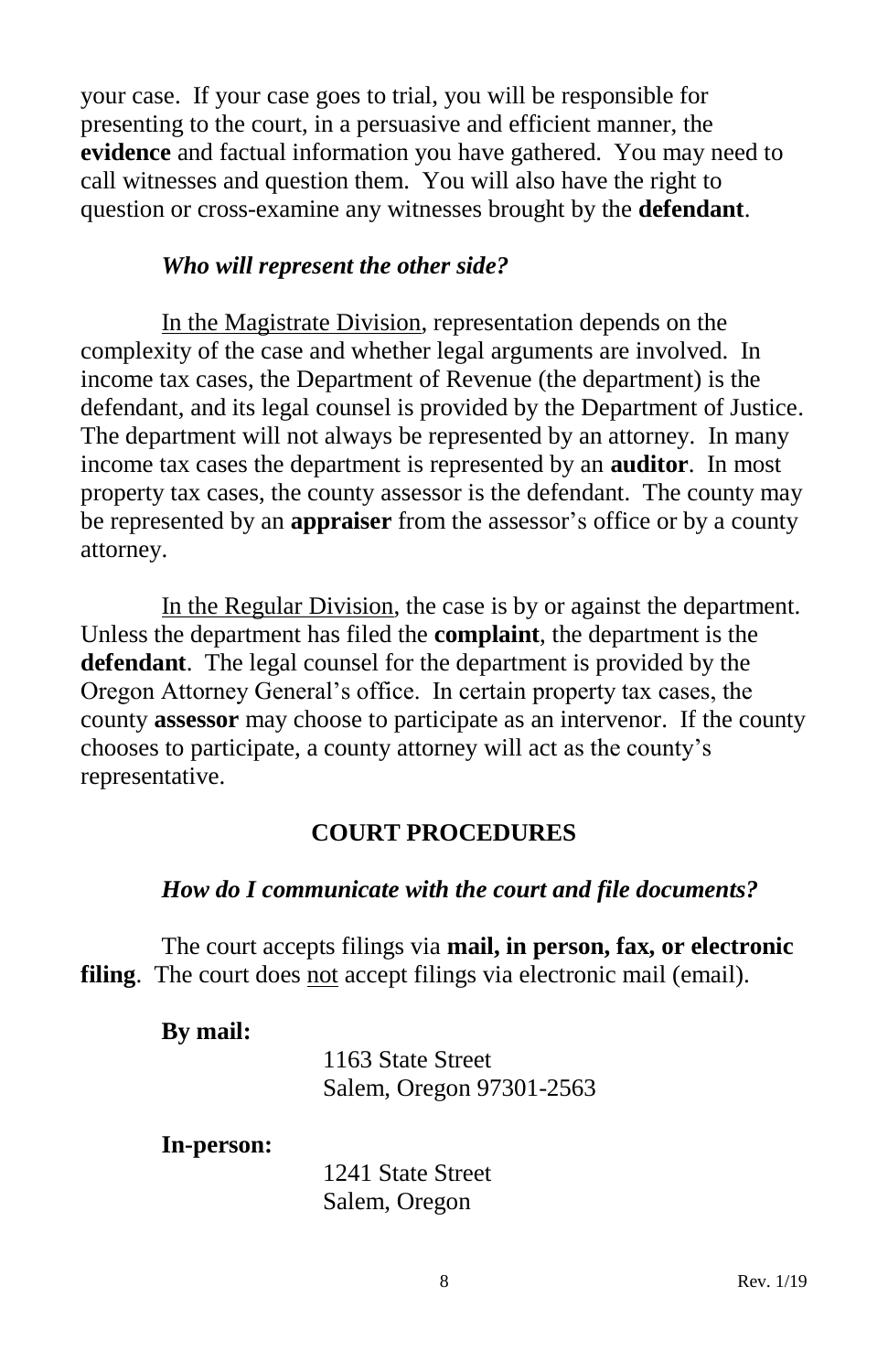3rd Floor - Magistrate Division (3R) 4th Floor - Regular Division (4R)

A party or authorized representative is not permitted to communicate privately with the judge or magistrate without the other parties being copied or present. In general, to avoid *ex parte* **contact**, *A PARTY IS REQUIRED TO PROVIDE ALL OTHER PARTIES WITH COPIES OF EVERY WRITING* sent to the judge or magistrate, or to court staff. *See* TCR 9 and TCR-MD 5.

After your **complaint** has been filed, any time you send a writing to the court, also

- (1) send a copy of the writing to the other parties and
- (2) send the court a **certificate of service or other evidence in writing that a copy of the writing was provided to all parties.**

Please note that, in the Magistrate Division, a "cc" noting the parties copied on the document is sufficient.

WARNING: If the court does not receive a Certificate of Service or other evidence in writing that a copy of the writing was provided to all parties, THE COURT WILL NOT FILE YOUR DOCUMENT.

For the Magistrate Division, a sample certificate of service form is available by request or on the court's website at http://courts.oregon.gov/Tax/docs/certificateofservice.pdf

The rules for service in the Regular Division are more specific and may require additional steps or information. See the Tax Court Rules, including TCR 7, 9, 10, and 55, for more information

# NOTE: THE COURT DOES NOT ACCEPT FAXES OVER 10 PAGES.

# *What are the rules of the court?*

<span id="page-12-0"></span>The rules of court govern the processes and procedures of the court. You must follow all the rules of court unless the magistrate gives other instructions.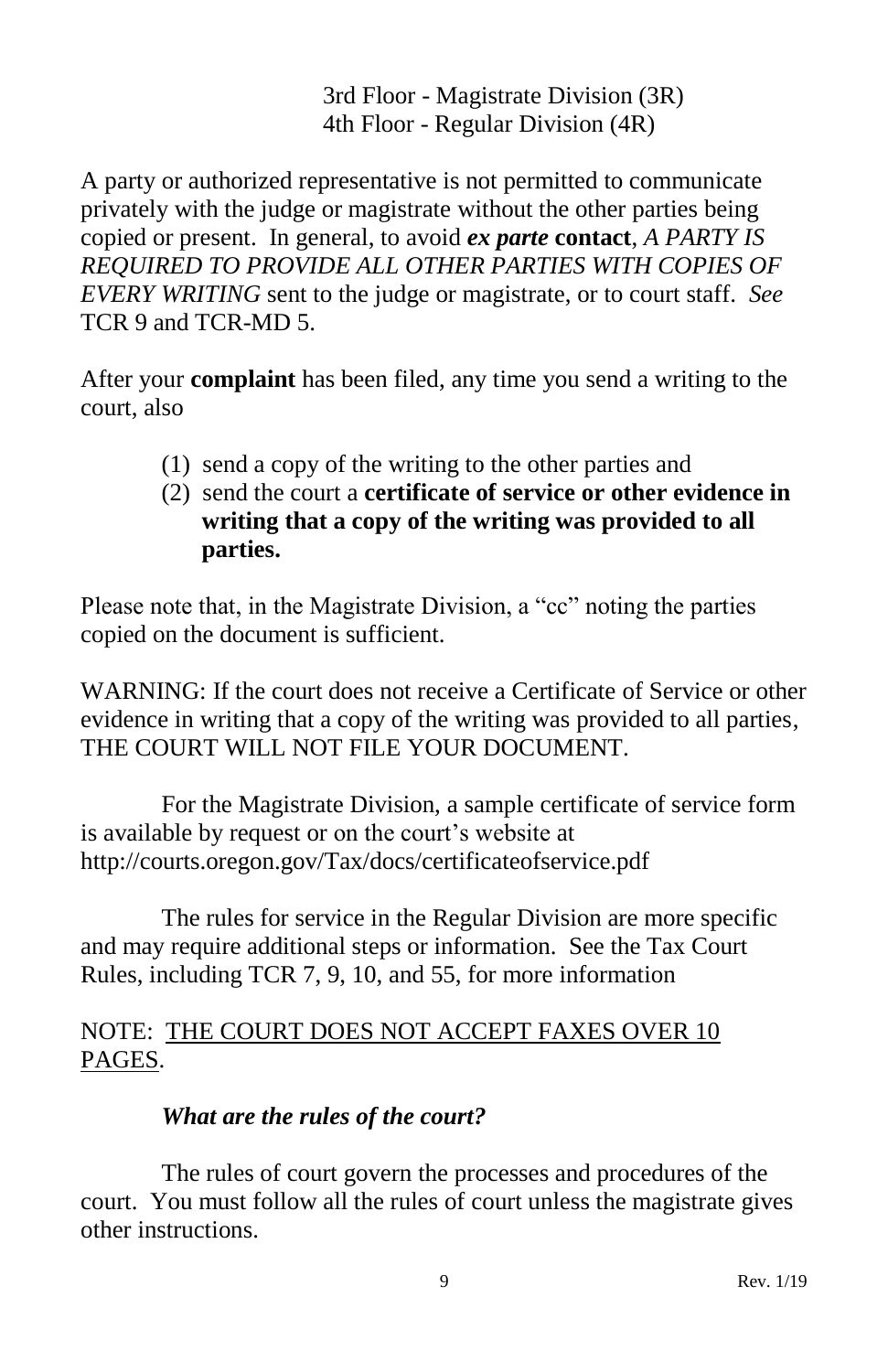Magistrate Division: The rules of the Magistrate Division are cited as "Tax Court Rule-Magistrate Division" (TCR-MD). If a situation arises that is not covered by a Magistrate Division rule, the Tax Court Rules may be used as a guide to the extent relevant. By statute, the Magistrate Division is not bound by common law or statutory rules of **evidence** or by technical or formal rules of procedure. *See* ORS 305.501(4)(a).

Regular Division: ORS 305.425(3) provides:

"All hearings and proceedings before the tax court judge shall be in accordance with the rules of practice and procedure promulgated by the court, which shall conform, as far as practical to the rules of equity practice and procedure in this state."

Because of that law, the Tax Court has adopted rules that closely follow the Oregon Rules of Civil Procedure. All rules of the Regular Division are cited as "Tax Court Rule" (TCR).

## *What is a case management conference?*

<span id="page-13-0"></span>A case management conference is a conversation about the case with all parties involved, usually conducted by telephone. The purpose is for the judge or magistrate and the parties to discuss the issues in the case and decide how best to proceed. The conference helps the judge or magistrate understand the issues, explore settlement, and determine whether a trial or mediation is appropriate. See Tax Court Rule (TCR) 52 and TCR-MD 8 for more information on case management conferences.

# <span id="page-13-1"></span>*What happens if I cannot be available when my case is scheduled?*

You must be available when your case is heard, whether it is held in person or by telephone. If you are not available, your case can be dismissed. If your case is dismissed, you lose. If there is a valid reason you need to reschedule, call the other party and the court right away. You will have to make a written request to have the proceeding reset. Follow the court's rule (TCR 52 or TCR-MD 8 B(1)).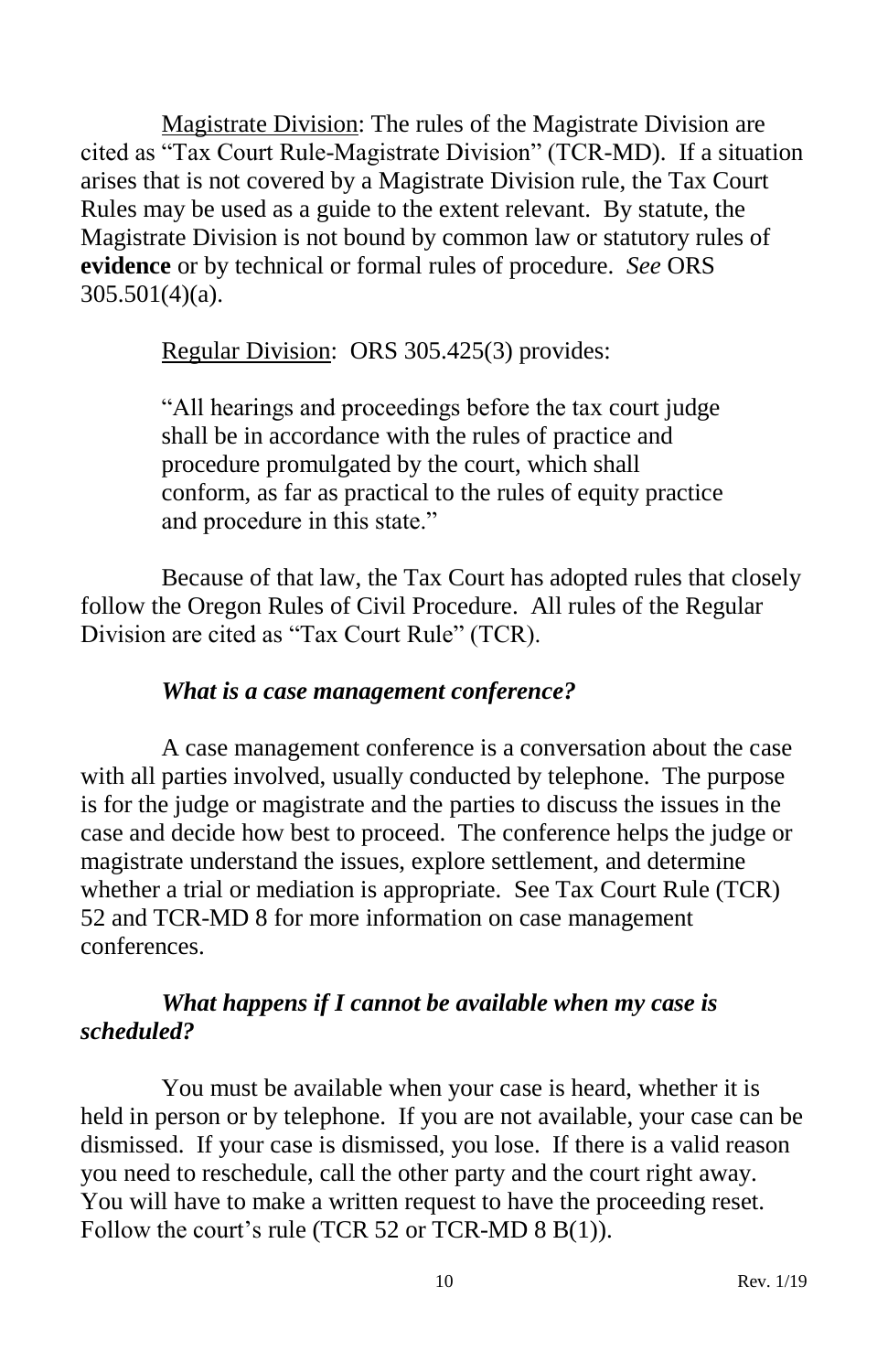# <span id="page-14-0"></span>*Where will my case be heard? Can I present my case by telephone?*

<span id="page-14-1"></span>For Trials: The court will hold a trial either in person or by telephone. For budgetary reasons, in-person trials are restricted to the Oregon Tax Court in Salem.

For Mediations: Mediations are held in person. For budgetary reasons, mediations are usually restricted to the Oregon Tax Court in Salem.

# *What is efiling?*

<span id="page-14-2"></span>Efiling via Oregon's electronic filing system is mandatory for active members of the Oregon State Bar in both the Magistrate Division and the Regular Division of the Oregon Tax Court. For more information regarding the court's efiling rules see TCR-MD 1 A(3) and TCR 9

If you are not an active member of the Oregon State Bar efiling is allowed but not required.

Note: Pro hac vice attorneys are not considered active members of the Oregon State Bar and are not required to efile.

Registration and information regarding electronic filing is available at: [http://courts.oregon.gov/OJD/OnlineServices/OJDeFiling/Pages/index.as](http://courts.oregon.gov/OJD/OnlineServices/OJDeFiling/Pages/index.aspx) [px](http://courts.oregon.gov/OJD/OnlineServices/OJDeFiling/Pages/index.aspx)

# <span id="page-14-4"></span><span id="page-14-3"></span>*What if I or my witnesses need an interpreter or accommodations under the Americans with Disabilities Act?*

If you or your witnesses require a language interpreter, assistive listening device, materials in an alternate format, or other accommodations, please promptly notify the court.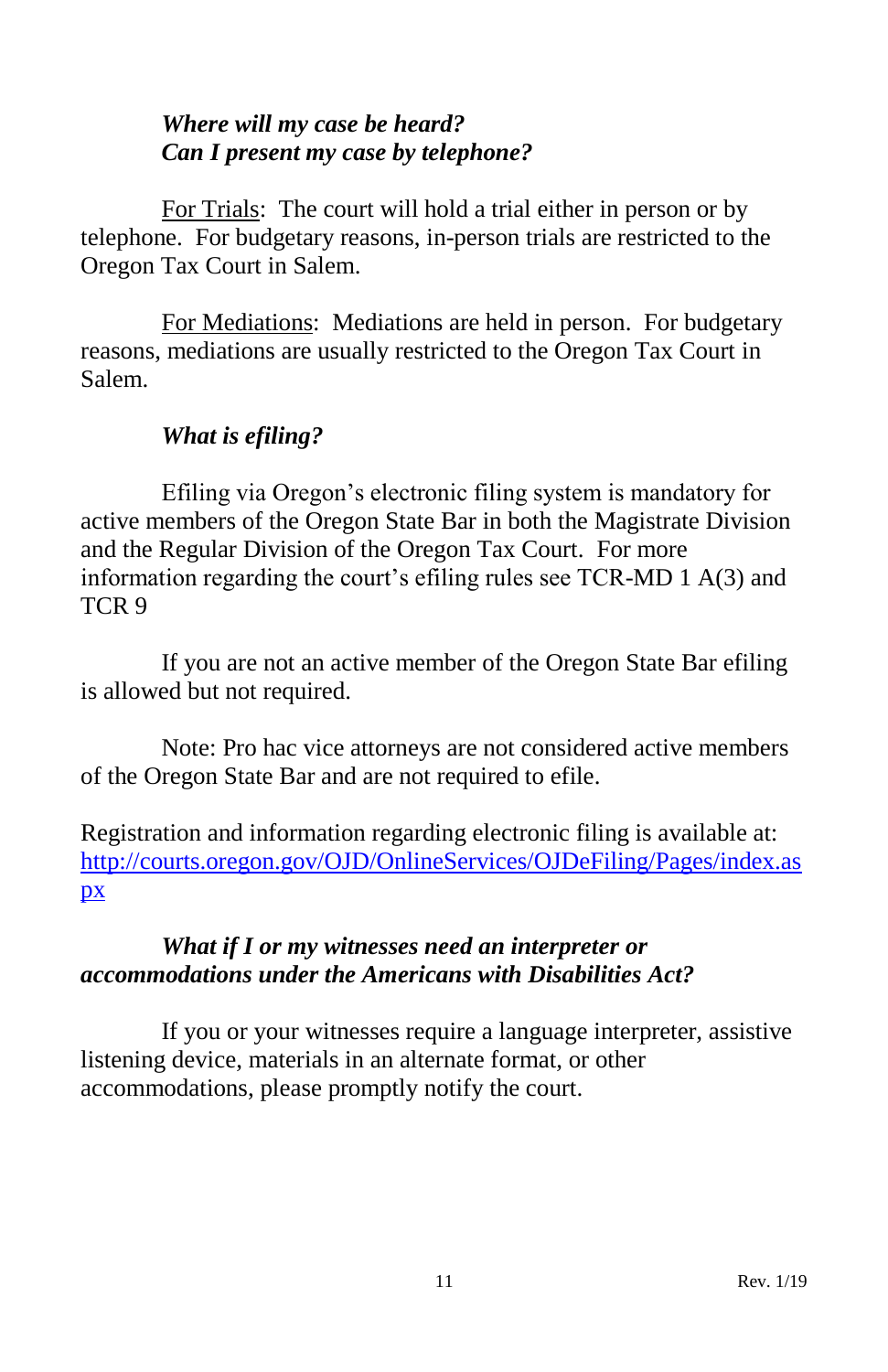#### **MUTUAL AGREEMENT AND MEDIATION**

#### <span id="page-15-0"></span>*Can I try to settle my case before it is heard?*

<span id="page-15-1"></span>YES! The court encourages the parties to try to settle their case or at least find areas of mutual agreement whenever possible. Settlement will save the parties time and money. Settlement discussions also give the parties a chance to share information and reach a better understanding of the issues of the case. *IF YOU DO REACH AN AGREEMENT, PLEASE CONTACT THE OREGON TAX COURT.*

#### *What is mediation?*

<span id="page-15-2"></span>Mediation is not a trial. The goal is to have the parties settle the case by agreement. The opportunity to mediate is available for appeals filed in the Magistrate Division. A magistrate facilitates the discussion to help the parties talk about their case openly and honestly. Each party will be asked to present their view of the case. The magistrate leading the mediation will ask questions and may point out the strengths and weaknesses of each position.

Parties may request mediation. The court will consider an appeal appropriate for mediation only where all parties agree to participate. TCR-MD 10 A. Mediation will be in person. Each party is expected to come to the mediation with an open mind and a goal of settlement. That means you must not be fixed in your position. However, the court recognizes that not every mediation conference will result in a settlement. If the parties cannot reach an agreement, the case will proceed to trial.

#### *Who leads the mediation?*

<span id="page-15-3"></span>A magistrate is designated to lead the mediation, which is generally held in person with everyone present. After some introductory comments, however, the parties do most of the talking. The objective is to have the parties discuss the case openly while working toward a settlement.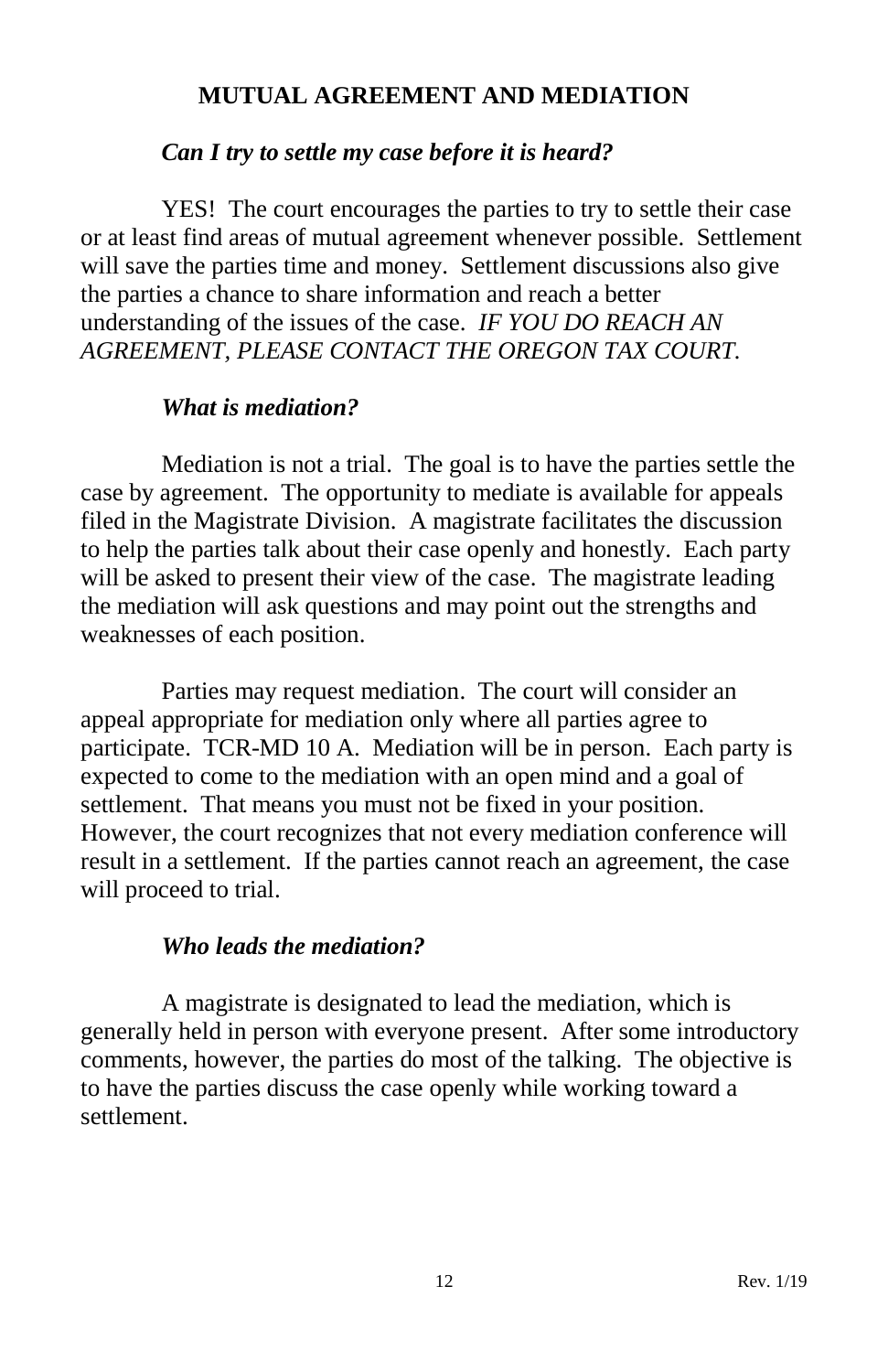# <span id="page-16-1"></span><span id="page-16-0"></span>*How do the parties reach a mutual agreement through court assisted mediation?*

The magistrate leading the mediation encourages the parties to talk about the case. The goal is to find out where the parties agree and work on resolving areas of disagreement. All you need to do is tell your side of the story and be willing to listen to the other party. Be prepared to have the magistrate tell you the strengths and weaknesses of your case.

*More information regarding court assisted mediation can be found in the Magistrate Division Mediation Handbook located at [http://courts.oregon.gov/Tax/pages/forms.aspx.](http://courts.oregon.gov/Tax/pages/forms.aspx)*

#### *What if there is no agreement?*

<span id="page-16-2"></span>If you cannot settle the case by mutual agreement or mediation, the case will be set for trial. If your case is before the Magistrate Division, a different magistrate will hear your case at trial.

In the Regular Division, if the parties do not settle the case by mutual agreement prior to trial, the case will be heard by the judge of the Oregon Tax Court.

<span id="page-16-3"></span>NOTE: In general, mediation is not available in the Regular Division.

# **PREPARING YOUR CASE – GENERALLY**

# *If my case goes to trial, how do I prepare?*

<span id="page-16-4"></span>The court cannot instruct you on how to prepare for trial; however, the following suggestions may be helpful:

> • FOCUS ON THE ISSUE(S) before the court. *Avoid emotional arguments* and personal attacks on the other party. Rational arguments based on the facts and law are more persuasive. If you filed a property tax appeal, the issue is typically the *value of the property* or entitlement to exemption or special assessment, NOT the amount of tax. This may involve legal issues or **appraisal** methods. If you filed an income tax appeal, the issue often is taxable income, allowable deductions, or credit for tax withholdings.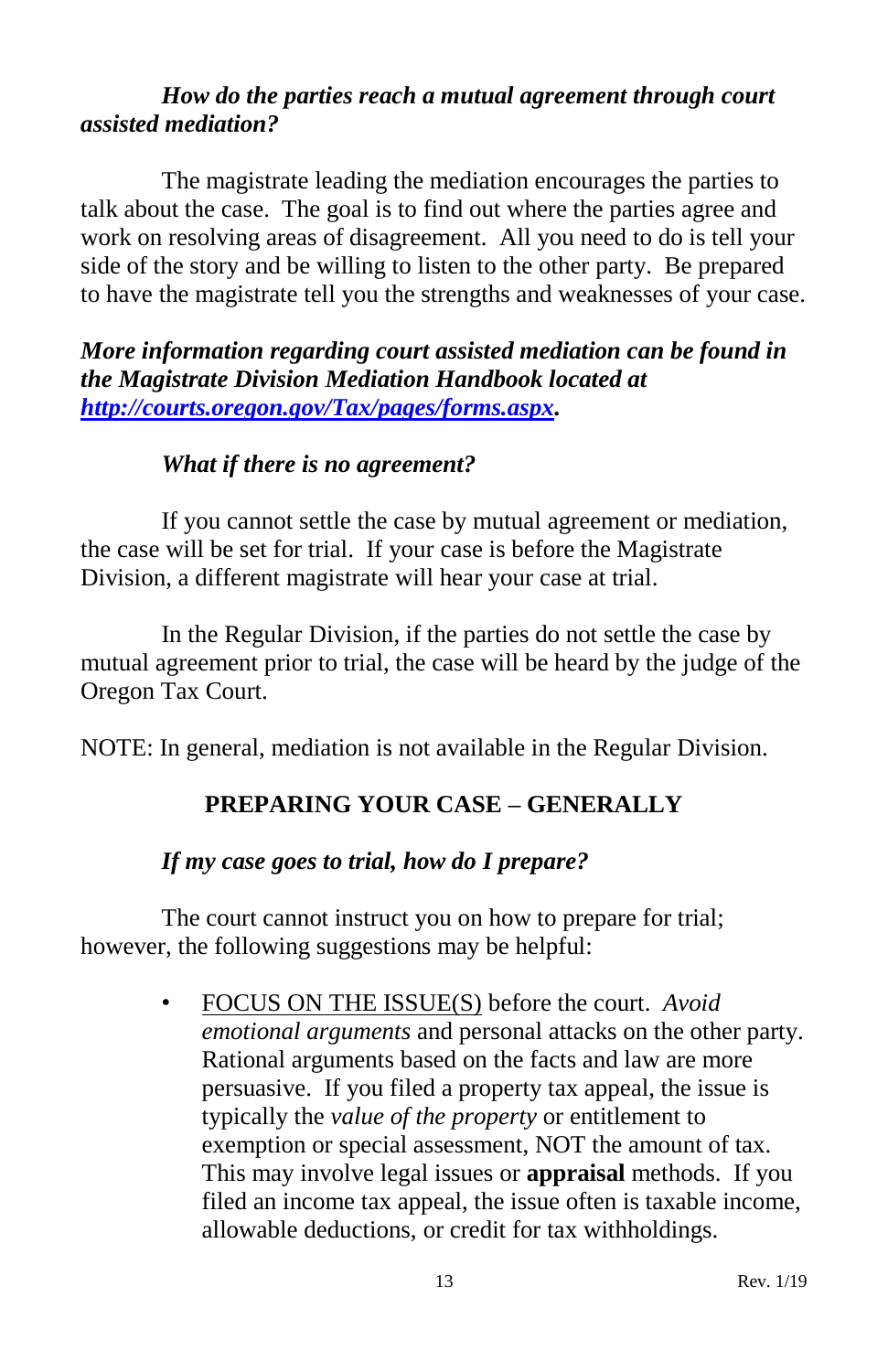- GATHER OBJECTIVE EVIDENCE (INFORMATION) that relates to the issues in your case. Are there experts, such as accountants or appraisers, who may be able to help you? What evidence does the other party have? Do not be afraid to ask the other party about their evidence or to share your own.
- ORGANIZE YOUR EVIDENCE in a way that will help the court understand your position. What are the undisputed facts? The disputed facts? Be prepared to explain how each piece of evidence supports your position. Make a list of the key points you wish to make.
- SEE THE APPENDIX discussing Property Value Tax Appeals - Residential Property for more information.

#### *What materials should I send to the court?*

<span id="page-17-0"></span>COURT RULES REQUIRE THAT *ALL* MATERIALS YOU WANT CONSIDERED FOR YOUR CASE BE SENT TO THE COURT AND TO THE OTHER PARTY *BEFORE* TRIAL. Do not expect that materials provided to the Board of Property Tax Appeals or the Department of Revenue will be available to the Magistrate. All the material that you want the court to consider must be provided as an exhibit. Materials include, but are not limited to, writings, reports, notes, graphs, pictures, maps, receipts, diaries, ledgers, tax returns, and articles.

Each party may request information from the other party that is relevant and not privileged. The court may be requested to issue an **order** if the parties are unwilling to provide the requested information. *See* TCR 36-46; TCR-MD 9.

#### *When should I send them?*

<span id="page-17-1"></span>Magistrate Division: For trial, all materials must be either *postmarked at least 14 days* before the trial date or *physically received at least 10 days* before the trial date unless otherwise set by the court. **Exhibits may not be faxed to the court without magistrate approval.**  See TCR-MD 12 for further information. Exhibits may not be filed via the electronic filing system.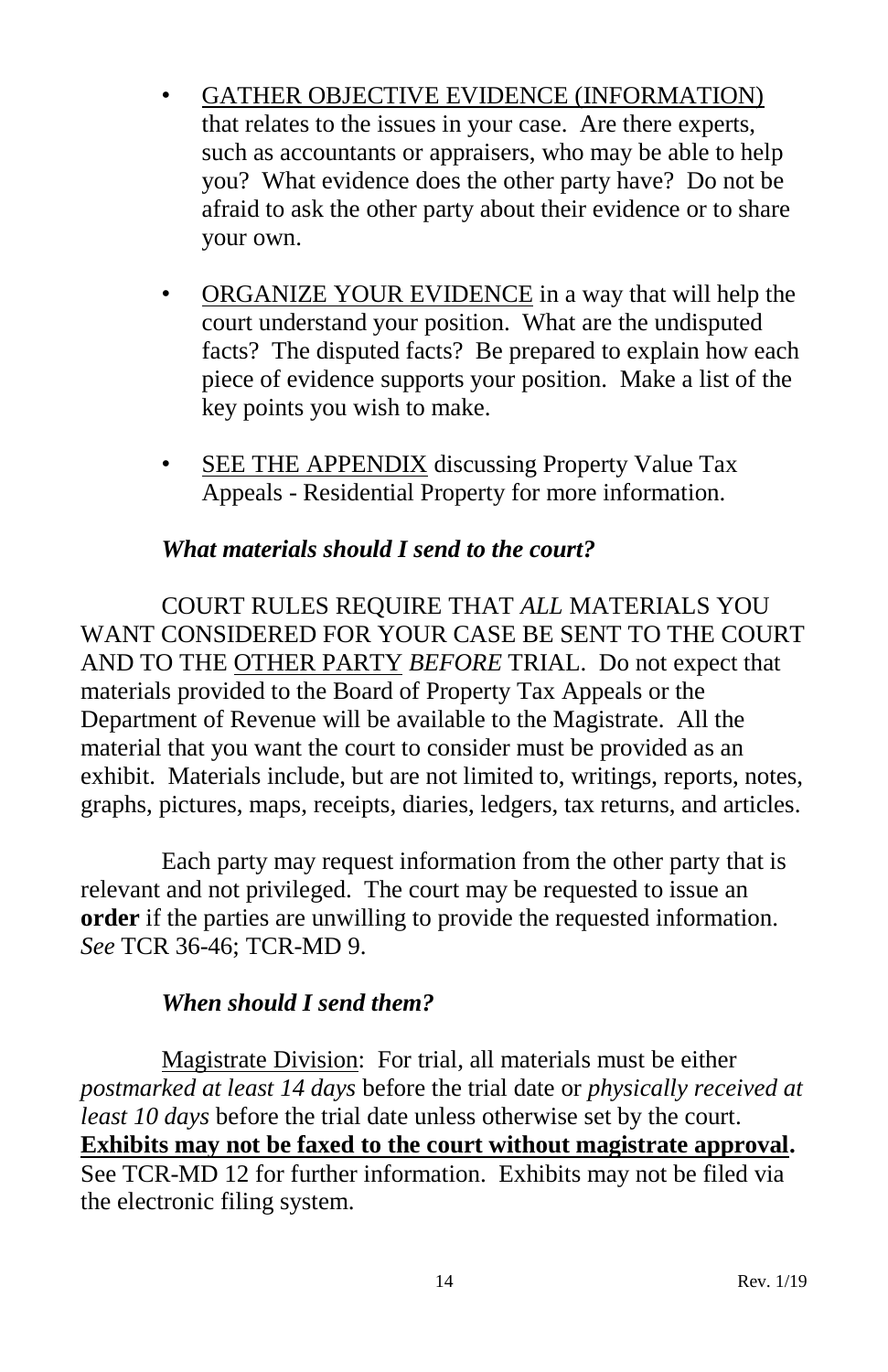Regular Division: The court sets a date for exchange of exhibits. For example, exhibits in valuation cases, such as **appraisal** reports, are usually due 30 days before trial. Other documents must be provided no later than five business days before trial. Documentary **evidence** may need to be admitted by the court during trial. See TCR 56 for further information.

NOTE: The court may set an earlier or later time than required by the **rules of the court** for parties to exchange materials.

#### *How should I label my materials?*

<span id="page-18-0"></span>Plaintiff's exhibits are to be marked numerically. Each document should be given its own number (1, 2, 3); if the document has multiple pages the labeling should include page numbers (*e.g.*, Ex 1, p1 of 3, Ex 1, p2 of 3, Ex 1, p3 of 3, etc.).

**Defendant's** exhibits are to be marked alphabetically. Each document should be given its own letter  $(A, B, C)$ ; if the document has multiple pages the labeling should include page numbers (*e.g.*, Ex A, p1 of 3, Ex A, p2 of 3, Ex A, p3 of 3, etc.).

Note: Exhibits must be securely bound, for example with a staple, or within a binder. The case number must appear on the first page or the binder cover.

Please contact the court *BEFORE* submitting your exhibits if you have questions about how to properly label your exhibits. See TCR 56 and TCR-MD 12 for further information.

# *What if I miss the deadline for submitting materials?*

<span id="page-18-1"></span>In both divisions, the court is not required to accept into evidence any materials not submitted by the deadlines established by the court. Materials not accepted into evidence by the court will not be considered by the judge or magistrate deciding your case. For that reason, it is very important that you submit any materials you want the court to consider on or before the deadline. Exhibits may be hand delivered or mailed by U.S. Postal Service. Exhibits may not be faxed to the court without the prior approval of a magistrate. Exhibits will not be accepted by email. *See* TCR 56 and TCR-MD 12.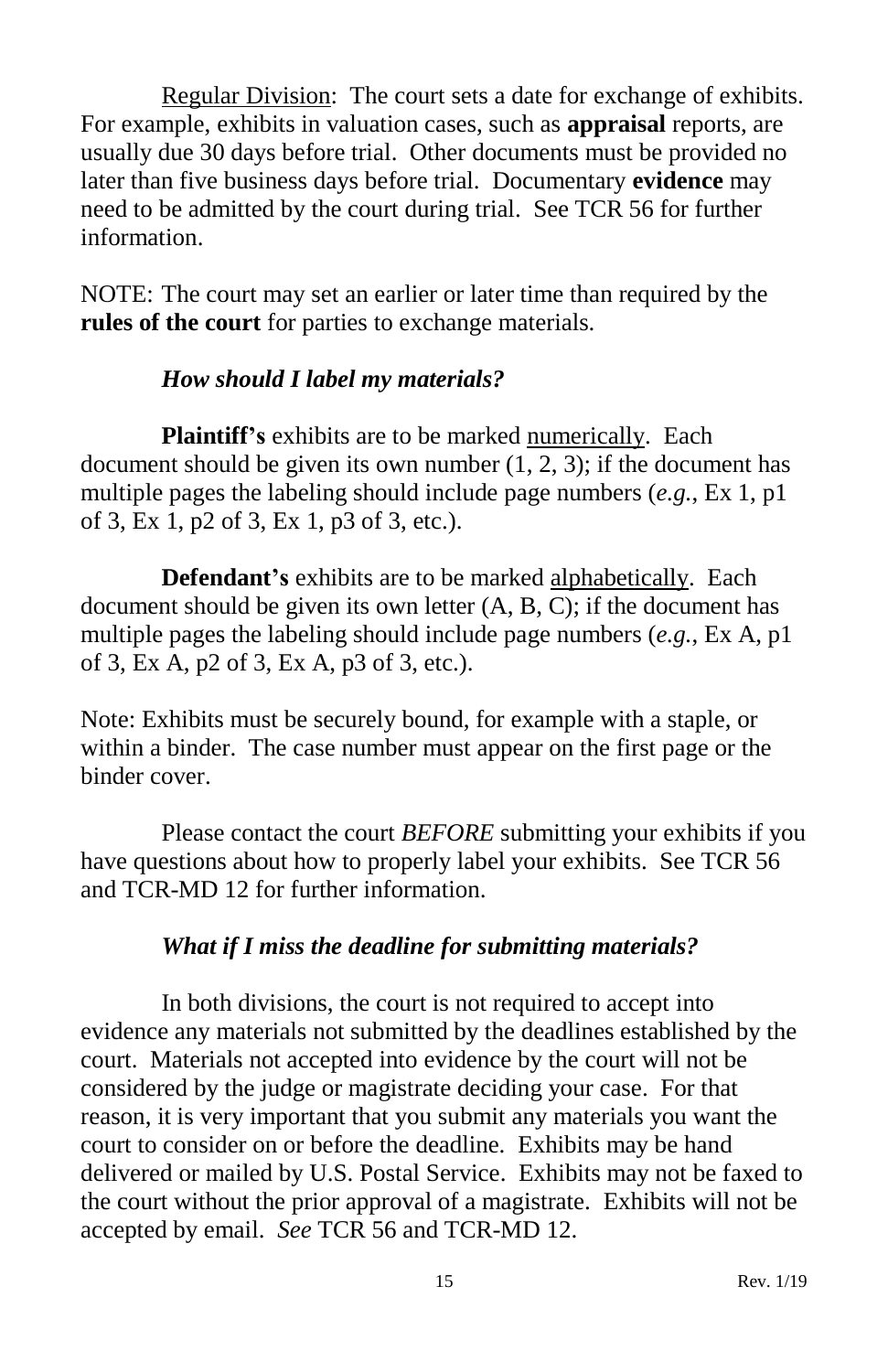## <span id="page-19-1"></span>*How can I prove the value of my property is incorrect?*

<span id="page-19-0"></span>One of the most common reasons for filing a property value tax appeal is that you think the **real market value (RMV)** of the property, as determined by the county, is higher than what the property would sell for on the open market as of the **assessment date**.

The **burden of proof** rests with the **plaintiff**. That means you must present factual evidence to prove the value of your property should be reduced.

In order to prove the value of your property is too high, you must present evidence as to its actual value. How much does an appraiser say the property is worth? What price would a buyer pay to own the property and a seller accept? When presenting evidence to the court about the value of property, it is important to keep in mind that, although evidence of how much a property sold for (*i.e.*, how much it cost to purchase the property) is persuasive and will be given some weight, it is not necessarily conclusive evidence of the property's RMV. *See Ward v. Dept. of Revenue*, 293 Or 506, 510, 650 P2d 923 (1982) (holding that evidence of the agreed price in a voluntary, arm's length sale is persuasive evidence of the property's market value, however, the sale "is not necessarily determinative of market value and does not foreclose other methods of valuation") (citations omitted).

There are many different methods of proving the value of your property. Some options include:

- hiring an **appraiser** to prepare a report of the value of the property.
- researching county records showing sales of nearby **comparable properties** that sold on or about the **date of assessment** for your property. Comparable properties must be similar to the subject property or adjusted for differences.
- hiring a real estate agent to assist in valuing the property.

If you hire an **appraiser**, real estate agent, or other expert to provide a written report of the property's value, that expert should be available to testify at the trial. Court rules of fairness require that the opposing party have the opportunity to question any witnesses. The **defendant's appraisers** or other experts will attend trial and be available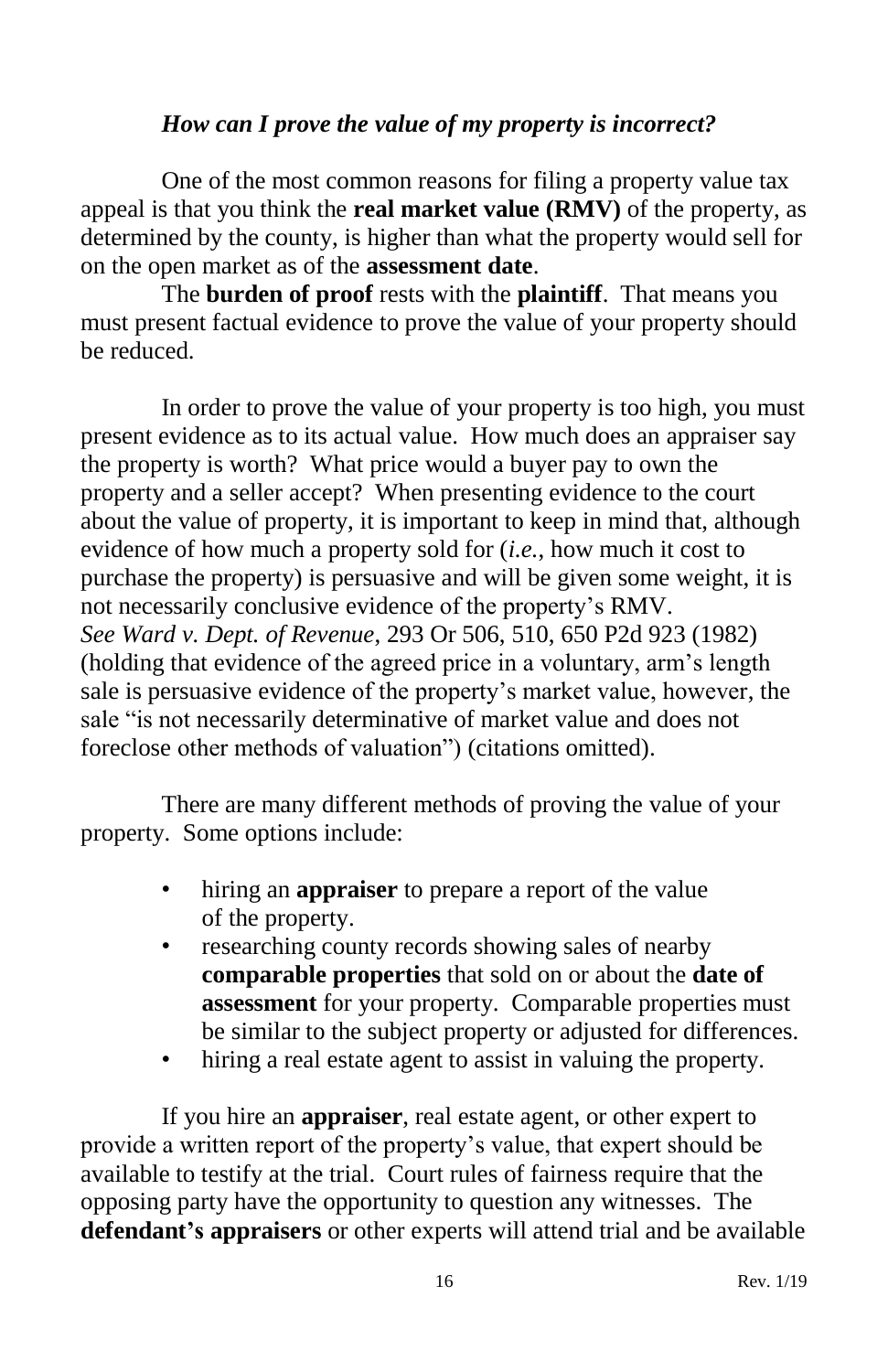for you to question. Additionally, you may call other witnesses who can offer information about your property and its value.

Merely criticizing the value determined by the assessor will not help to prove your case. *See Woods v. Dept. of Rev.*, 16 OTR 56, 59 (2002) ("As this court has pointed out, it is not enough for a taxpayer to criticize a county's position. Taxpayers must provide competent evidence of the RMV of their property.") (citation omitted). Instead, you should prove your case for the value of your property by presenting evidence as suggested above. Generally, the court will give more weight to testimony from witnesses with a greater level of experience in the accepted methods for valuing property.

Also, keep in mind that the cost of building, purchasing, or remodeling a home or other structure (*e.g.*, a garage or workshop) does not necessarily equate with the value of the improvements on the property. That is because it is difficult to know what value the market will place on certain costs of constructing or improving a property.

CAUTION:When preparing your case, remember that the court places little weight on **evidence** that compares the **assessed value (AV)** of the property under appeal with the **AV** of neighboring or like-kind properties.

> The court puts little weight on that type of **evidence** because there is generally no **evidence** that demonstrates the **AV** of any given property is truly representative of the **RMV** of the property. Another reason that **AV** of other properties is given little weight by the court is because **AV** is the result of a formula created by statute as required by **Measure 50**. Because of that formula, the **AV** of property varies widely from one property to the next even where the properties are very similar.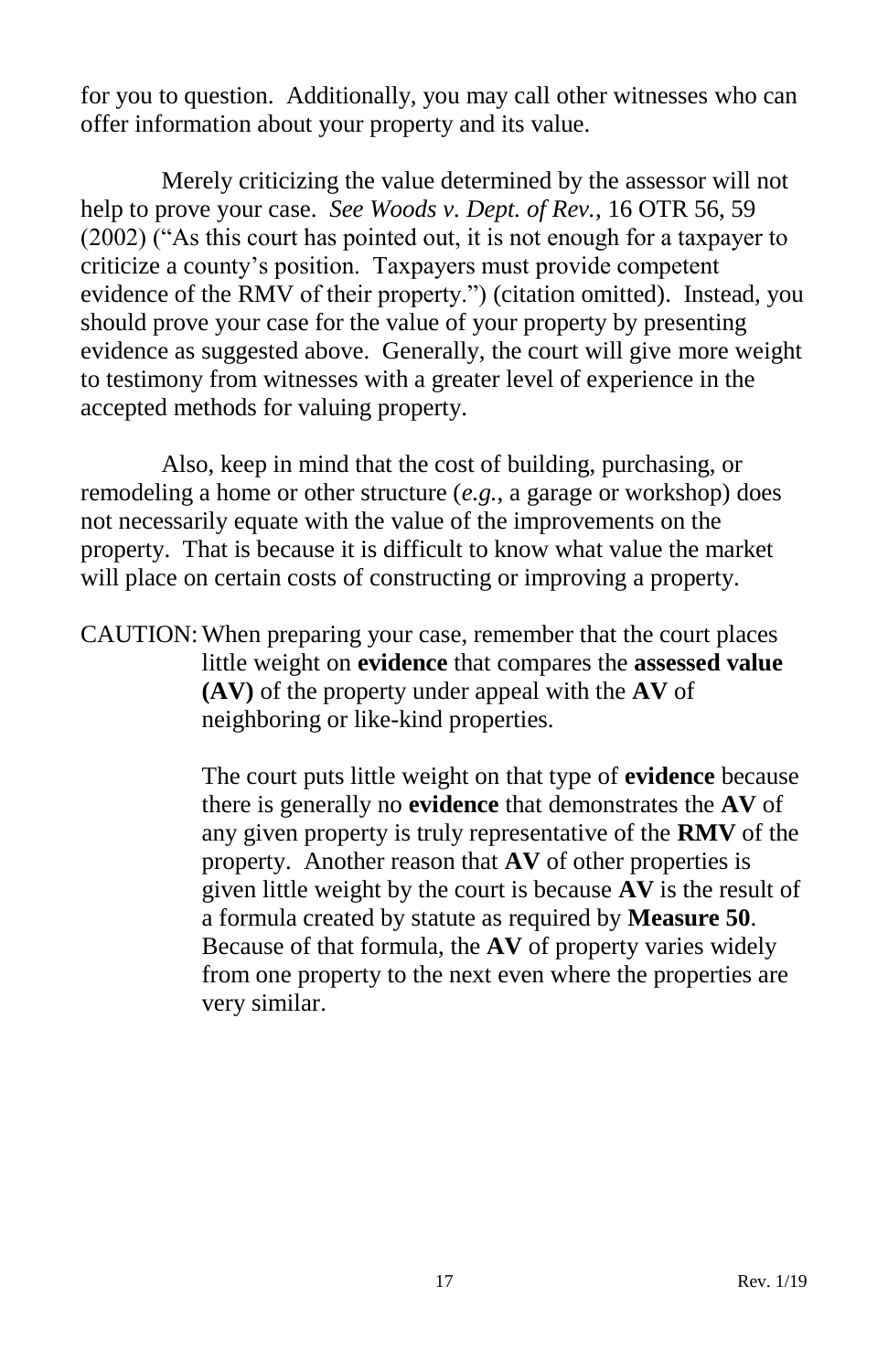# <span id="page-21-0"></span>**THE DAY OF TRIAL – PRESENTING YOUR CASE**

#### *What should I bring to court?*

<span id="page-21-1"></span>Be sure to bring all the **evidence** previously submitted to the court and the other parties. Also, you should be sure that all your witnesses are planning to attend and know how to get to the court. The courtroom in Salem has an easel for making presentations. If you need other special equipment, such as a slide projector, video player, or computer, you must make your own arrangements. Please notify the court if you will be bringing special equipment. Additional information regarding parking and directions is available on the court's website.

#### *Do I need witnesses?*

<span id="page-21-2"></span>Witnesses are people with *firsthand knowledge* about important things you need to prove in your case. You are not required to bring witnesses, but you should if they will help your case. Think about whether someone else has information to tell the court that you cannot tell yourself, or whether they may be able to say it better. Talk to them first to find out what they know and arrange for them to be at the court on the day of trial.

#### *What are the trial procedures?*

<span id="page-21-3"></span>In most cases, trials will proceed according to the following format, unless the judge or magistrate directs otherwise:

Opening Statements: At the beginning of trial, both sides will have the opportunity to present an overview of their case. You should be prepared to give the court a brief summary of the evidence you are about present, along with a brief statement of the reasons you believe the evidence supports your case. In general, the plaintiff will go first.

Presentation of Evidence: After opening statements, each party will have the opportunity to present its evidence. Evidence is usually presented in the form of testimony and exhibits. If you are the plaintiff and do not have an authorized representative, you will be allowed to "testify" before the judge or magistrate as to why you should get what you asked for in your **complaint**. If you have an authorized representative that person will ask you questions that you will answer.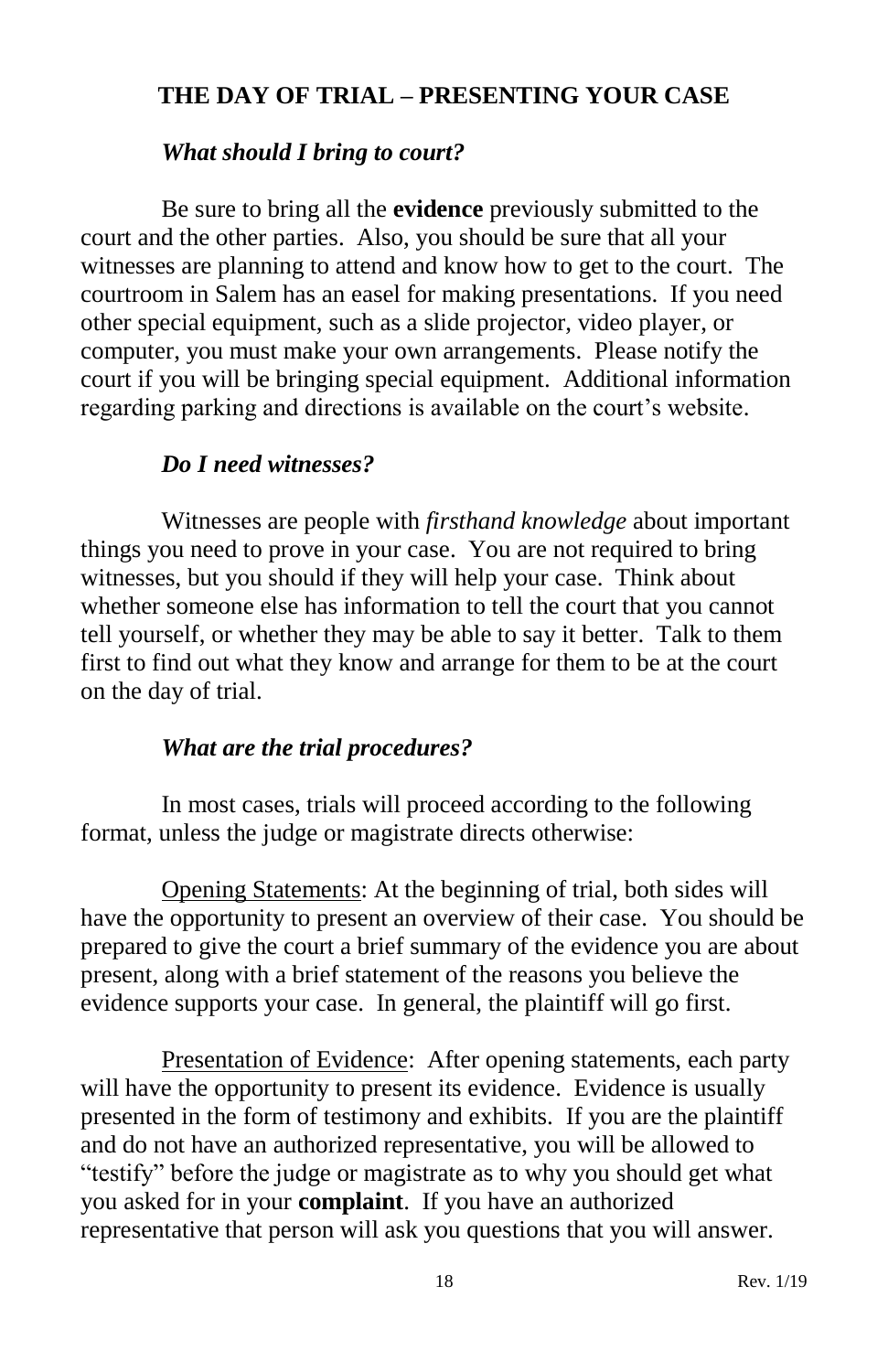The answers to those questions is your "testimony" which will explain why you should get what you asked for in your **complaint.** After each witness testifies, the other party will be given an opportunity to ask questions of the witness. After the other party has had a chance to ask questions, the witness will be given another chance to give additional testimony. The judge or magistrate may also ask the witness questions. Generally, the **plaintiff** has the opportunity to present evidence first.

The court cannot instruct you on how to present your case; however, the following suggestions may be helpful:

- Follow courtroom etiquette. Be on time. Dress neatly. Stand when the judge or magistrate enters and exits the courtroom; address him or her respectfully as Your Honor or Judge. Be polite. If you are not sure what to do during the trial, ask the court clerk or the judge or magistrate. You may not talk to the judge or magistrate about your case except in the presence of the other party.
- Focus on the issue. In a property value tax appeal, the issue is the value of the property, *not* the amount of the tax. In other cases, focus on the act of the Department of Revenue or county taxing authority with which you disagree.
- Set the scene. Because the court is not as familiar with your case as you are, start your presentation by giving some background information and telling the judge or magistrate about your situation.

For example, in a property value tax appeal, describe some or all of the following: where the property is located, what types of buildings are on the property, how long you have owned the property, what improvements have been made to the property, and how much you would sell the property for on the open market. Include other information about the property that is important to your particular case. See the section entitled "How can I prove the value of my property is incorrect?" for more information.

• Present factual information. Keep your presentation brief and factual. Organize your **evidence** in a way that will help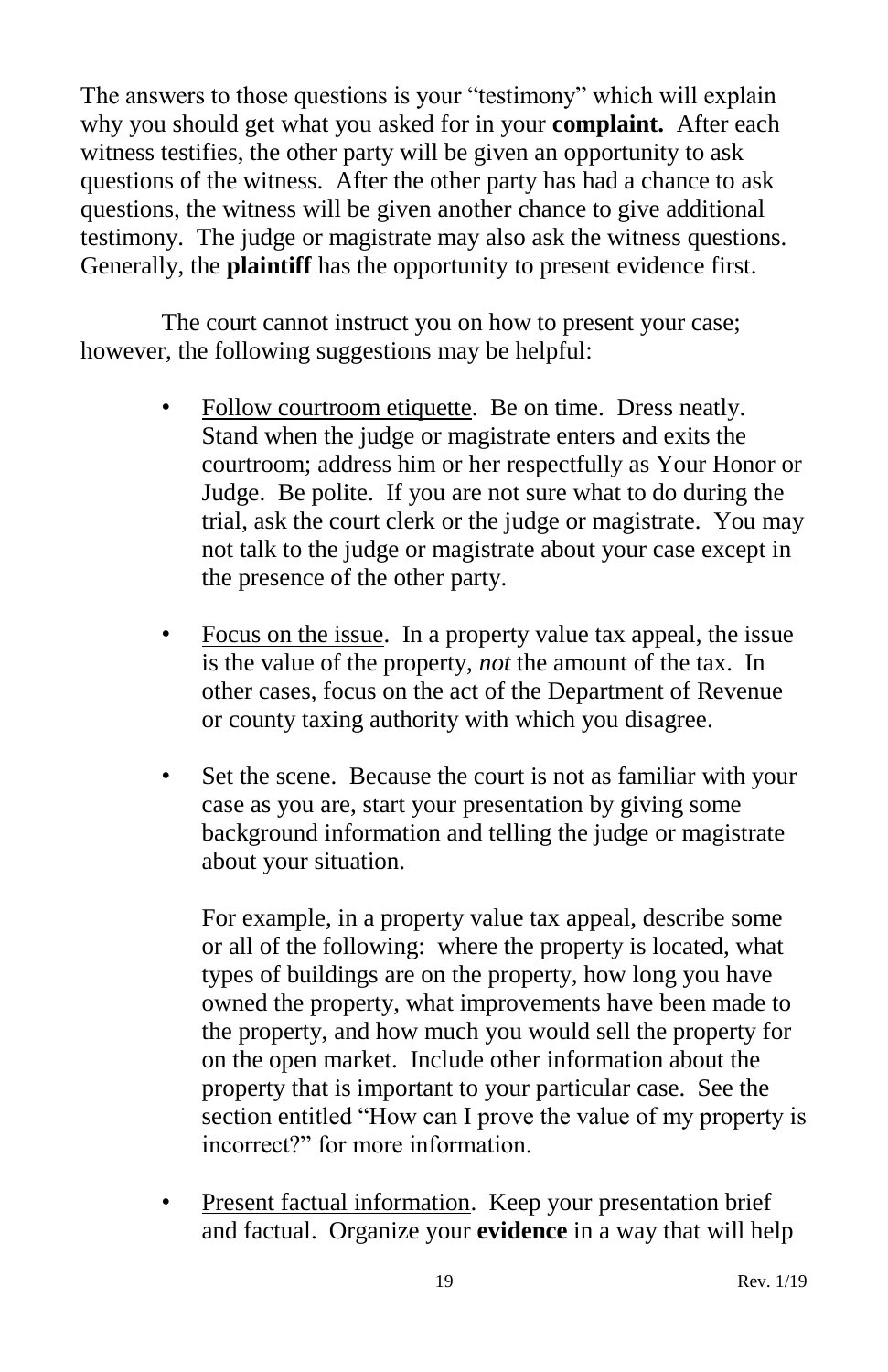the court understand your position. What are the undisputed facts? The disputed facts?

- Be prepared to explain how each piece of **evidence** supports your position. Create a list of the key points you wish to make. Keep it with you for reference.
- Avoid emotional arguments. After you have told your story and called your witnesses, it will be the other party's turn to make its case. Listen respectfully. Be calm. Do not interrupt. Make notes on any points you would like to clarify. You will have the opportunity to ask questions of the **defendant's** witnesses.
- Ask specific questions of witnesses. Whether you are asking questions of your own witnesses or the witnesses for the **defendant**, ask specific questions to gather information. Do not argue with witnesses. Do not repeat what has already been said.
- Do not rely on the other party's evidence. For most issues, the plaintiff bears the burden of proof. If there is information that you think is helpful to your case, make sure you present it to the court.

Closing statements. At the end of the trial, both sides will have the opportunity to give their closing statements. That is an opportunity to tie together all your **evidence**, witness testimony, and other information so that the judge or magistrate understands your position. Again, your statement should be brief and factual.

# *How will the case be decided?*

<span id="page-23-0"></span>The judge or magistrate will review all the **evidence**, witness testimony, and other information presented at the trial, determine what the relevant facts are, apply the law to the facts, and make a decision.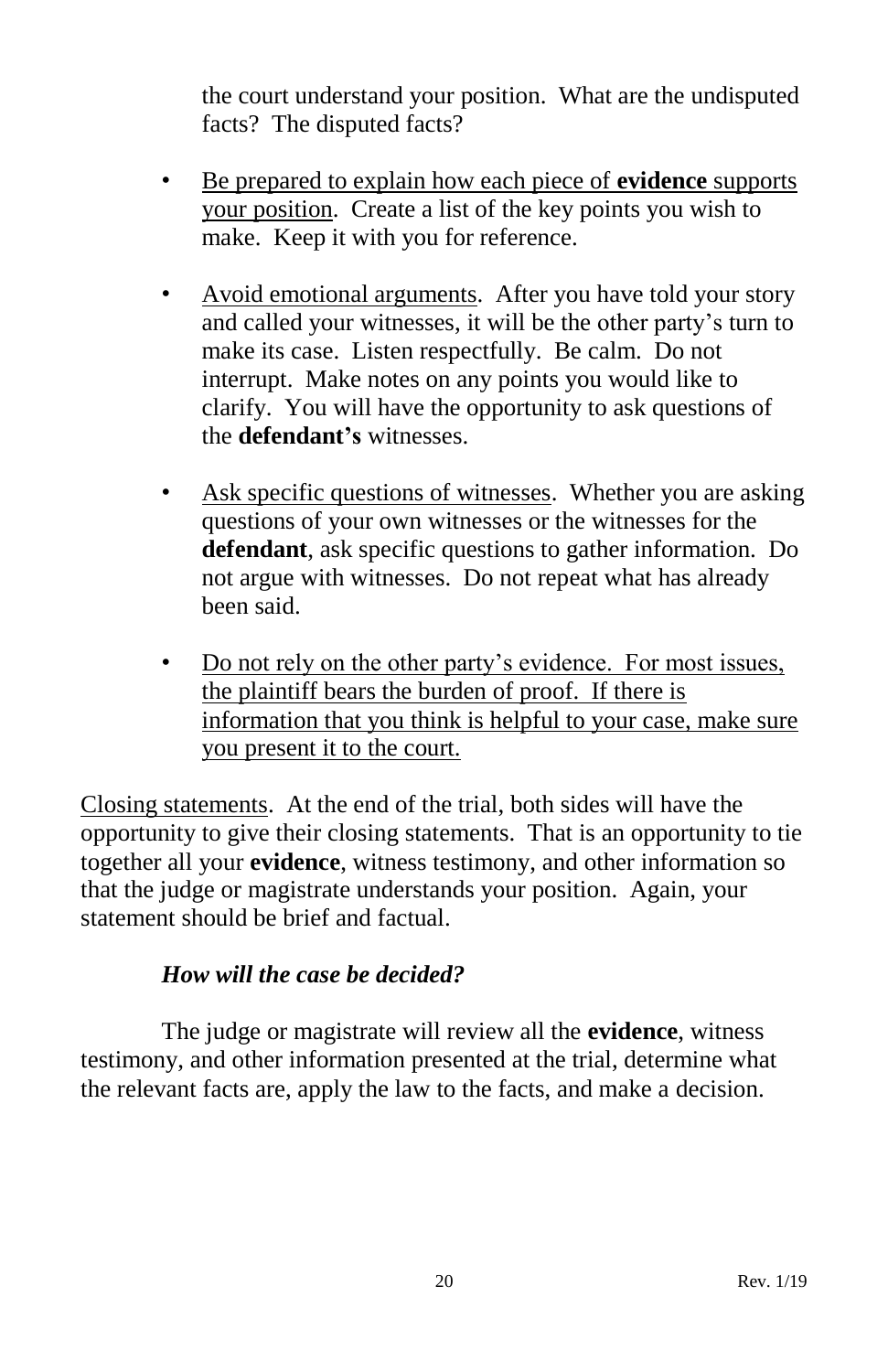# **AFTER THE TRIAL**

# <span id="page-24-0"></span>*How long will it take to get a decision?*

<span id="page-24-1"></span>It depends on the court's docket and the complexity of the case. If you are concerned, please call the court to check the status. All of the court's **decisions**, **opinions**, and **orders** are also available on the court's website at:

<span id="page-24-2"></span><https://www.courts.oregon.gov/publications/tax/Pages/default.aspx>

# *Can the case be appealed?*

Magistrate Division: If you disagree with the magistrate's **decision**, you may appeal to the Regular Division of the Tax Court. Your appeal **MUST BE FILED WITH THE COURT WITHIN 60 DAYS** from the date the magistrate's written **decision** is entered *See* ORS 305.501(5)(a). If neither party appeals the magistrate's **decision** within *60 days* of the date it was entered, the opportunity to appeal the magistrate's decision ends. The magistrate will then issue a written **judgment** that is binding on all parties and cannot be appealed. *See* ORS 305.501(7).

Regular Division: After a final **opinion** or **order** is issued, a **judgment** will be entered. **Judgments** of the Regular Division may be appealed to the Oregon Supreme Court. Your appeal to the Oregon Supreme Court **MUST BE FILED WITHIN 30 DAYS** from the date of the Tax Court's final **judgment**. *See* ORS 19.255. On appeal to the Supreme Court, the **opinion** or **order** of the judge of the Tax Court is reviewed for errors or questions of law or lack of substantial **evidence** in the record to support the Tax Court's **opinion** or **order**. *See* ORS 305.445. If there is no appeal, the **opinion** or **order** and **judgment** of the Tax Court become a final determination of the matter for all parties. *See* ORS 305.440(1).

# *If I am owed a refund how will I get it?*

<span id="page-24-3"></span>Generally, refunds are handled by the county or Department of Revenue (the department). You should contact the county or the department to make any special arrangements or if you have questions.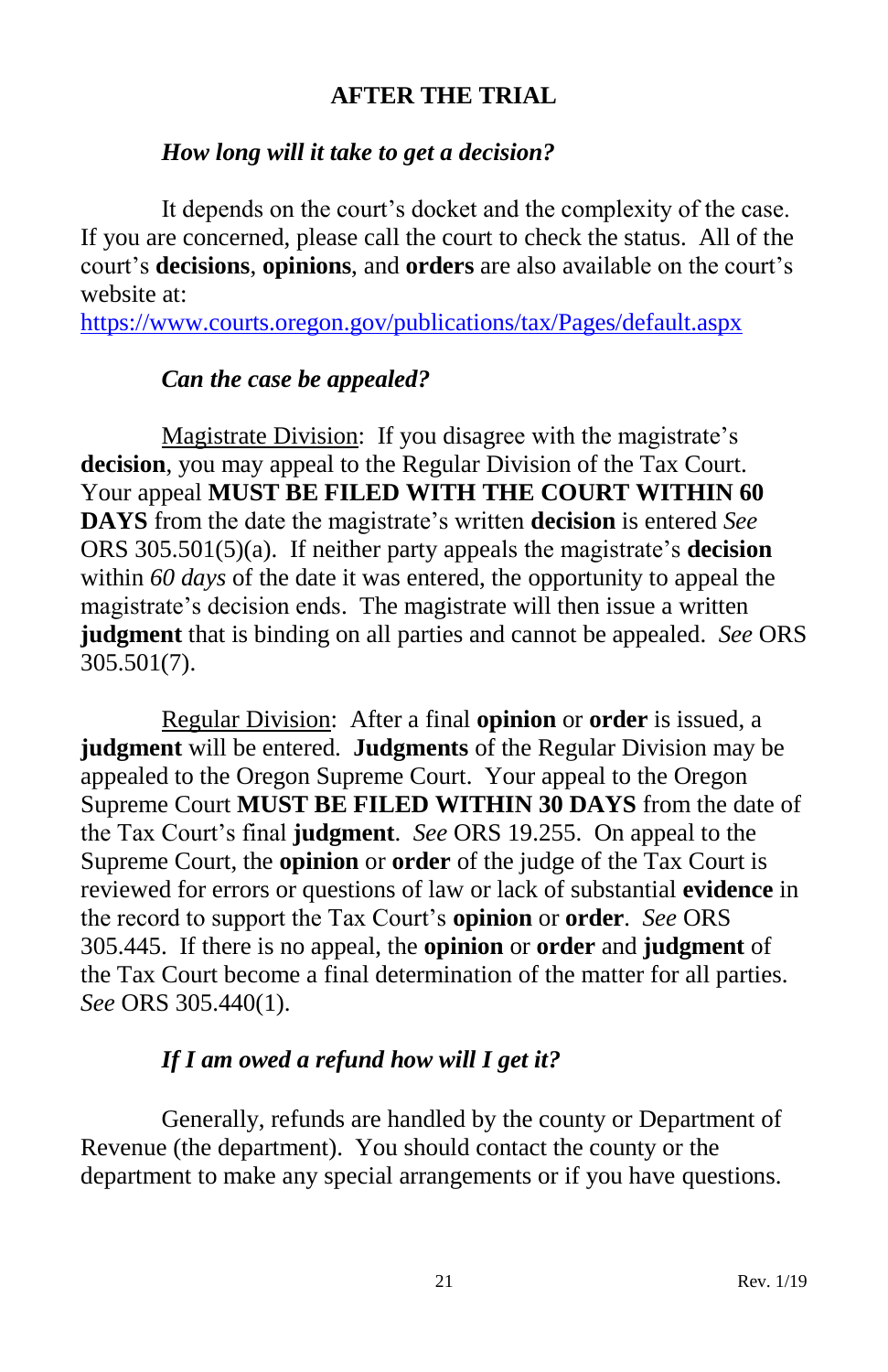#### **APPENDIX**

# <span id="page-25-1"></span><span id="page-25-0"></span>**PROPERTY VALUE TAX APPEALS – RESIDENTIAL PROPERTY**

# **NOTE: THIS HANDBOOK IS NOT INTENDED AS LEGAL ADVICE AND SHOULD NOT BE USED AS A SUBSTITUTE FOR THE OREGON REVISED STATUTES AND RULES OF THE COURT.**

Cases that involve property taxes are commonly referred to as property tax appeals. However, the issue in a property value tax appeal is NOT the amount of tax. In a property value tax appeal, the issue is the value of the property on which the taxes are assessed. Because the value of the property is the issue of the appeal, you should bring **evidence** that shows the property's value, not **evidence** of how much you pay in taxes.

Oregon's property tax system is *COMPLEX*; the section below explains some of the complicated statutes and constitutional provisions that make up Oregon's property tax system. Be sure to take your time and read the section below carefully. A clear understanding of how Oregon's property tax system works is an important part of preparing and presenting a strong case to the court.

Unless otherwise noted, all references to the Oregon Revised Statutes (ORS) and to the Oregon Administrative Rules (OAR) are to the current statutes in effect.

#### *Oregon's property tax system*

<span id="page-25-2"></span>Before 1997, property in Oregon was generally assessed at 100 percent of its **real market value** (**RMV**). *See* ORS 308.232 (1995). **RMV** is defined by statute as "the amount in cash that could reasonably be expected to be paid by an informed buyer to an informed seller, each acting without compulsion in an arm's-length transaction occurring as of the **assessment date** for the **tax year**." ORS 308.205(1).

Significant changes were made to the law in 1997 when ballot **Measure 50** passed. **Measure 50** amended the Oregon constitution to change a property's **assessed value** (**AV**) from 100 percent of **RMV** to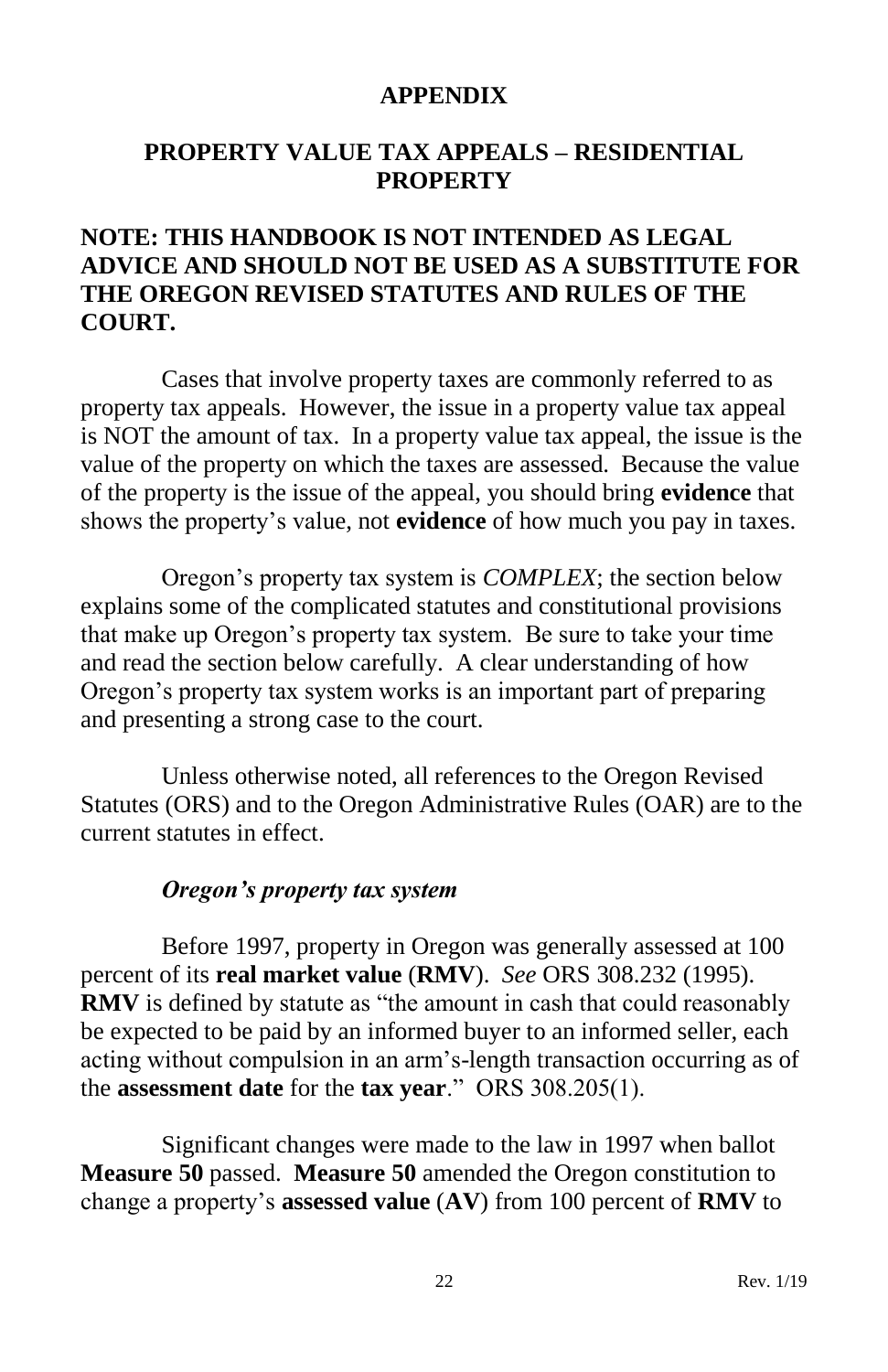the lesser of: "(a) the property's **maximum assessed value** (**MAV**); or (b) the property's **real market value**." ORS 308.146(2) (1997).

In the 1997-98 **tax year**, **MAV** was set at 90 percent of the property's **RMV** for the 1995-96 **tax year**. Or Const, Art XI, § 11(1)(a). For example, a property with a 1995-96 **RMV** of \$100,000 would have had a **MAV** in 1997-98 of \$90,000. For each successive year, absent an exception (see next paragraph), the **MAV** shall equal 103 percent of the property's **AV** from the prior year or 100 percent of the property's **MAV**, whichever is greater. Or Const, Art XI, § 11(1)(b); *see also* ORS 308.146(1).

An exception to the general rule that the **MAV** cannot increase by more than three percent applies in special circumstances, such as property that is considered to be "new property or new improvements to property." *See* ORS 308.146(3)(a). An example of "new property" is the construction of a home on a lot. An example of "new improvements to property" is a remodel of an existing home or building.

When there is a special circumstance, such as when property is considered to be "new property or new improvements to property," a special calculation must be done for that property to receive the benefits of **Measure 50**. That calculation results in what is often called **exception value**. *See generally* ORS 308.146(3) and ORS 308.153; *see also* OAR 150-308.156.

Remember, **AV** is the lesser of **RMV** or **MAV**. ORS 308.146(2).

#### *Board of property tax appeals*

<span id="page-26-0"></span>Generally, when a taxpayer disagrees with the value set forth in the annual property tax statement, the taxpayer's first step is to file a petition of appeal with the county **board of property tax appeals** (BOPTA) in the county where the property is located. BOPTA hears property tax value disputes for the current **tax year**. *See* ORS 309.026 and OAR 150-309.026. Taxpayers must file appeals with BOPTA no later than December 31. *See* ORS 309.100(2). Appeals are heard by BOPTA from the first Monday in February through April 15. *See* ORS 309.026.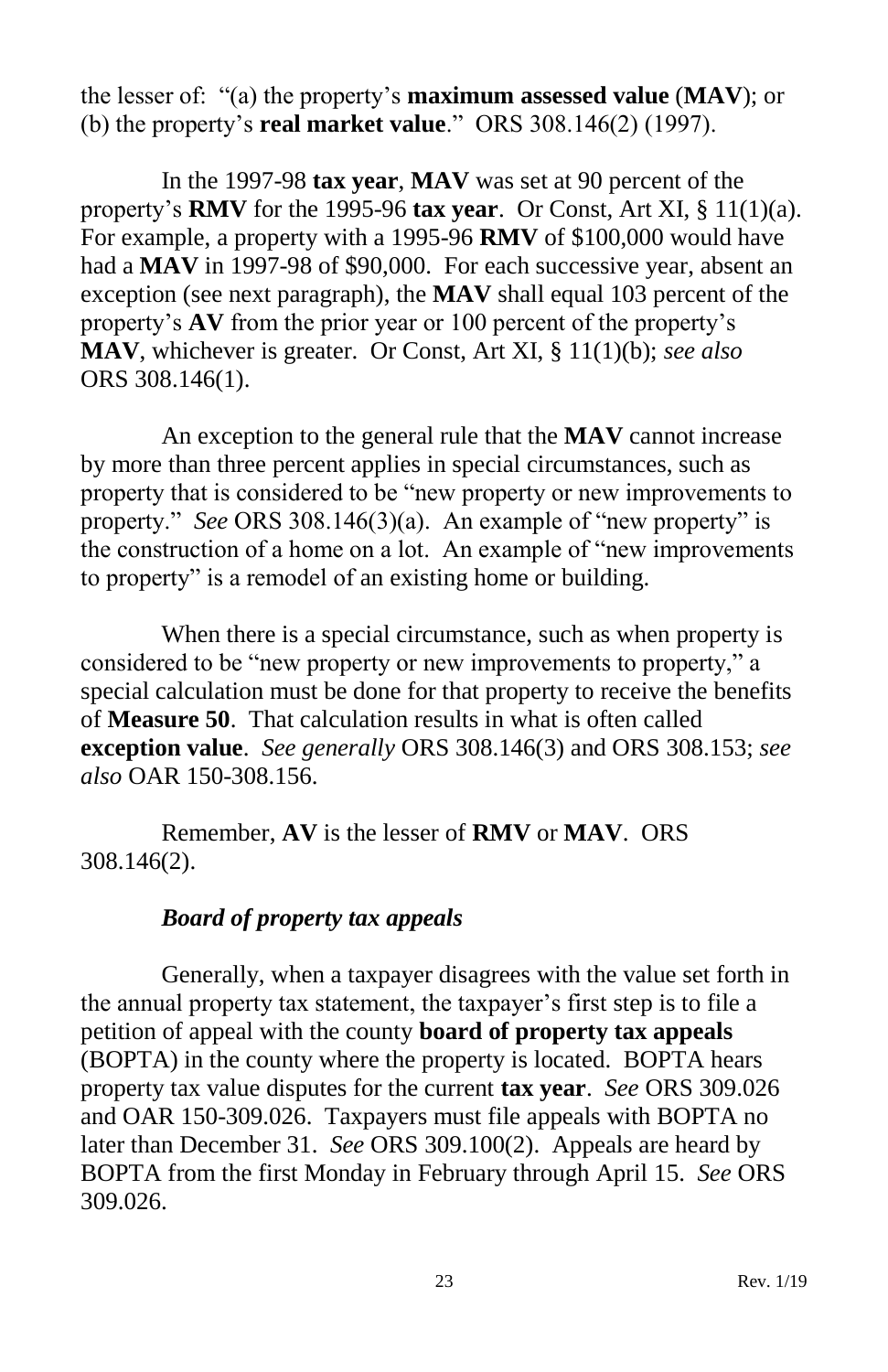The taxpayer filing the petition may appear before BOPTA and present **evidence** or argument about the correct value of the property.

The requirements for petitioning BOPTA and appearing before BOPTA are set forth in ORS 309.100 and OAR 150-309.100. BOPTA will issue a written order of its decision. ORS 309.110(1).

A taxpayer who disagrees with the order issued by BOPTA has *30 days from the date the order was mailed* to file an appeal with the Magistrate Division of the Oregon Tax Court. *See* ORS 309.110(7); *see also* ORS 305.280(4). If no appeal is filed, the BOPTA order becomes final.

#### *Appeals under ORS 305.288*

<span id="page-27-0"></span>When a taxpayer does not appeal to BOPTA and appeals directly to the Tax Court, the court's authority to hear a case and grant relief is limited by law. The taxpayer must either allege a substantial error in the **RMV** (at least 20 percent) or provide a good reason (good and sufficient cause) for failing to petition BOPTA before coming to the court. *See generally* ORS 305.288. The court only has authority to hear the current tax year and the two proceeding tax years under ORS 305.288.

<span id="page-27-1"></span>Error of at least 20 percent: ORS 305.288(1) allows the court to reduce the value of certain property when there is an error in the **RMV** of at least 20 percent when measured against the roll value. The 20 percent rule is limited to "property [that] was or is used primarily as a dwelling (or is vacant) \* \* \*." That includes, for example, residential property, manufactured homes, or condominiums*. See* ORS 305.288(1)(a).

If the taxpayer can show an error in the **RMV** of the property of at least 20 percent, the court can proceed to hear the taxpayer's argument as to why the roll value of the property is incorrect.

<span id="page-27-2"></span>Good and sufficient cause: Because situations may exist that prevent a taxpayer from timely appealing to BOPTA, the legislature granted the court authority to review untimely appeals when the taxpayer establishes "good and sufficient cause" for not filing an appeal on time with BOPTA. *See* ORS 305.288(3).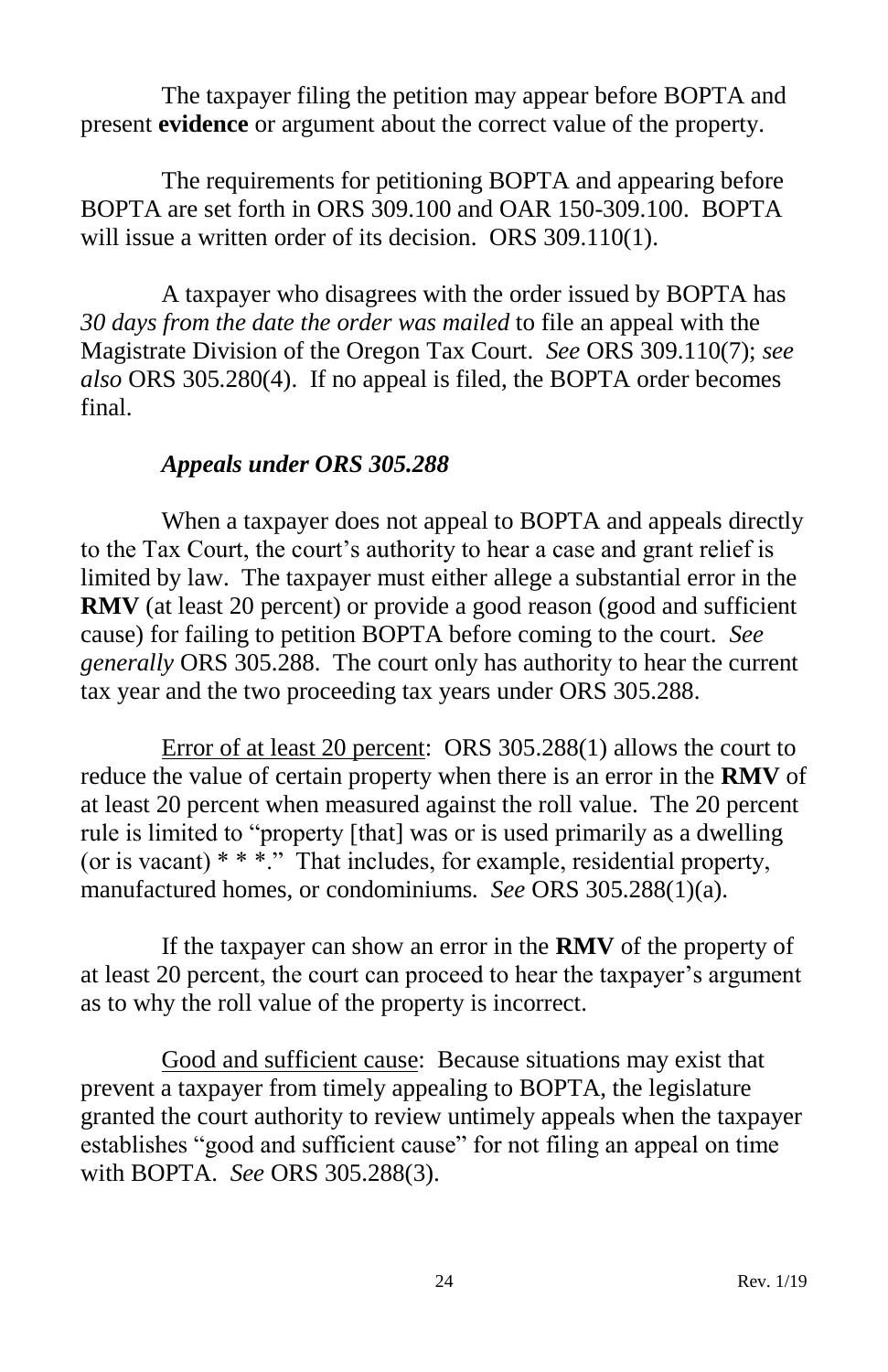The term "good and sufficient cause" is defined as "an extraordinary circumstance that is beyond the control of the taxpayer, or the taxpayer's agent or representative, and that causes the taxpayer, agent or representative to fail to pursue the statutory right of appeal." *See* ORS 305.288(5)(b)(A).

The statute states that "inadvertence, oversight, lack of knowledge, hardship or reliance on misleading information provided by any person except an authorized tax official providing the relevant misleading information" do NOT meet the definition of "good and sufficient cause." *See* ORS 305.288(5)(b)(B).

# *Presenting a property value tax appeal*

<span id="page-28-0"></span>Generally, property value tax appeals involve questions of fact. How much was the property worth on the market on the **assessment date**? How did the property compare with similar properties? You must present **evidence** to the court that establishes and supports the **RMV** of your property as of the **assessment date**.

Sometimes questions of law are also at issue in a property value tax appeal. Two common questions of law that arise in property tax cases are: (1) Aggrievement: whether the property taxpayer is "aggrieved" such that the court can grant relief that will result in a reduction in tax, and (2) Uniformity: whether the property is treated equally under the current property tax system. Both of those topics are explained in more detail below.

<span id="page-28-1"></span>Question of Law - Aggrievement: For a property value tax appeal to be properly heard by the court, the party seeking relief from the court must be aggrieved under ORS 305.275. A taxpayer is not aggrieved if action by the court on the case would not affect the tax liability or amount of tax due.

This means that, in most cases, for a taxpayer to be aggrieved the taxpayer must allege that the **RMV** of the property is less than the **AV** on the roll for the property. *See Parks Westsac L.L.C. v. Dept. of Rev.*, 15 OTR 50, 52 (1999) (holding that a taxpayer is not aggrieved within the meaning of ORS 305.275 where the "property's **maximum assessed value** is less than its **real market value**").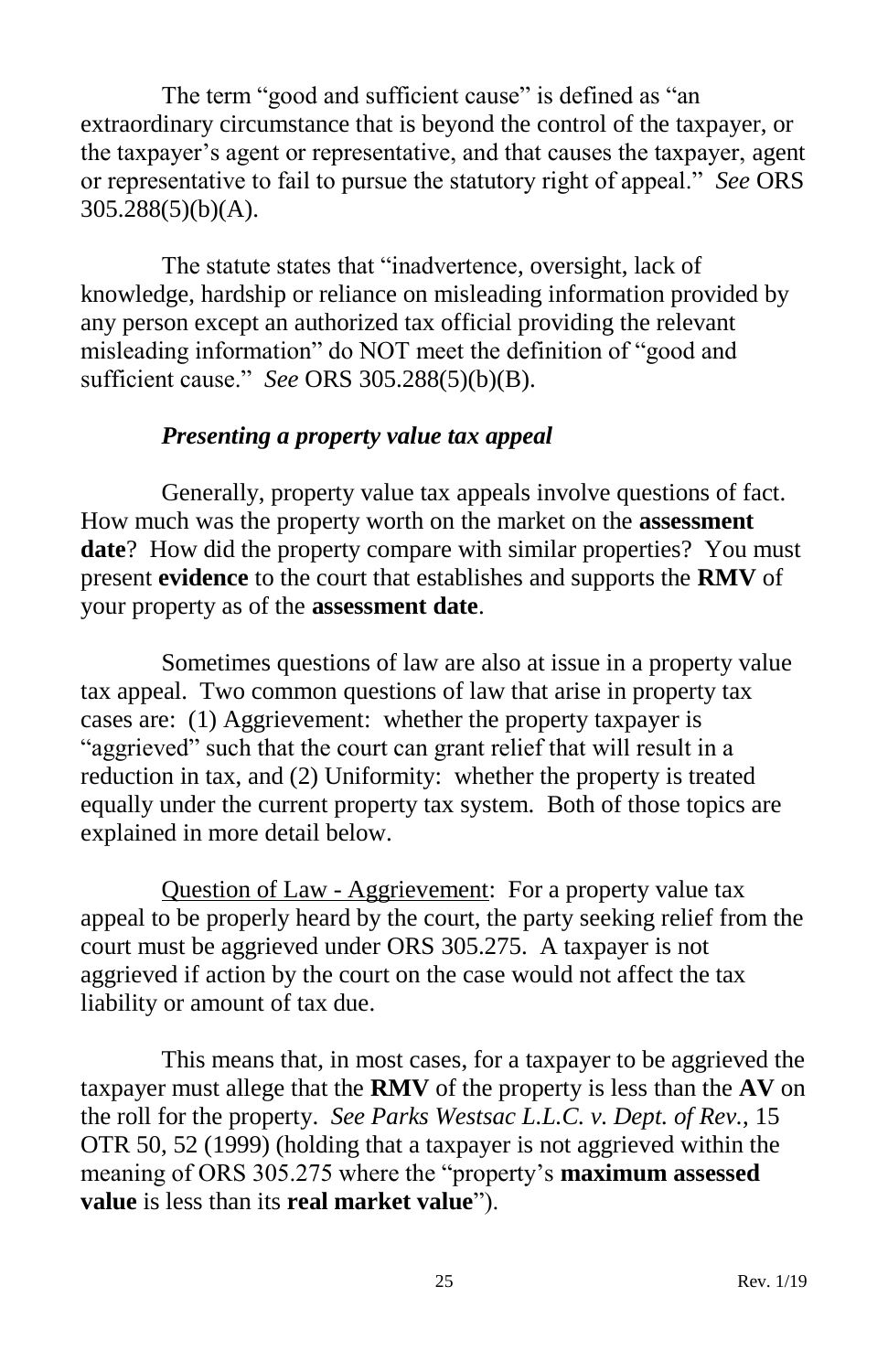However, in some cases the court can hear your case even if the **RMV** you propose is more than the **AV** on the roll. This is a case-bycase situation based on where you live, local tax rates, and the special taxes (*i.e.*, local option taxes) imposed by your county—check with your county **assessor**.

<span id="page-29-0"></span>Question of Law - Uniformity: A common argument by taxpayers is that the **AV** of a taxpayer's property is not consistent with other similar properties located nearby. That argument is often based on a view that taxes are supposed to be uniform as between similar properties. That argument was discussed in the case *Ellis v. Lorati*, 14 OTR 525 (1999), and the court concluded that, based on the explicit provisions of **Measure 50**, uniformity is not required.

Changes made to the property tax system in 1997 because of **Measure 50** may result "in various degrees of nonuniformity in the property tax system. Section 11(18) [of the Oregon Constitution] contemplates this and excuses itself from complying with other constitutional provisions requiring uniformity, specifically Article IX, section 1, and Article I, section 32." *Ellis v. Lorati*, 14 OTR at 535.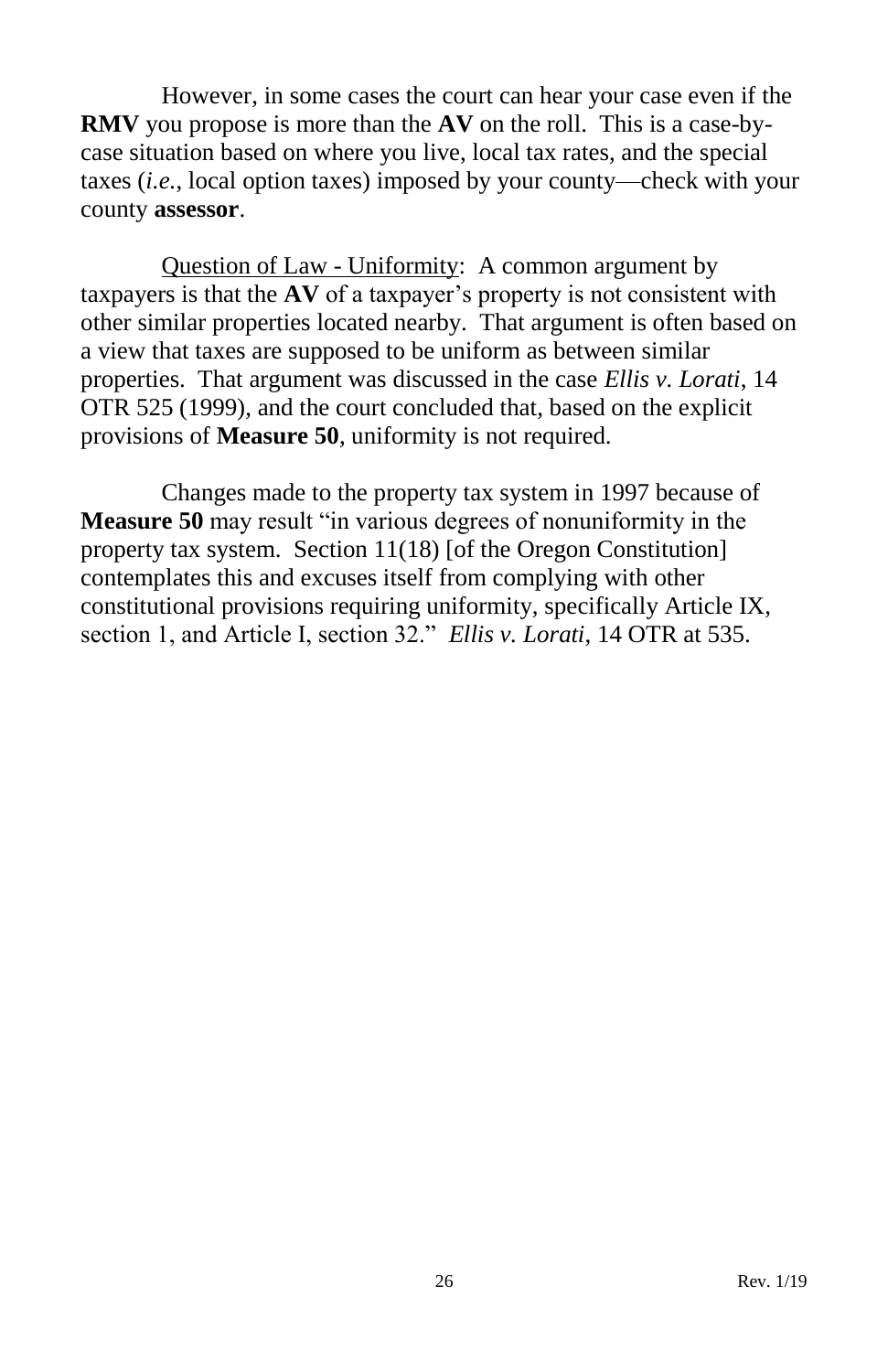# **GLOSSARY OF TERMS**

<span id="page-30-0"></span>**Answer**: The document filed by the defendant in response to the information provided by the plaintiff in the complaint.

**Appraisal**: An appraisal of property is typically a report prepared by an appraiser expressing an opinion of real property value that reflects pertinent market information. Various approaches may be used in the process of appraising property, including cost, income, and sales comparison. For further detail on appraisal see *The Appraisal of Real Estate* (14th ed 2013), published by the Appraisal Institute.

**Appraiser**: A licensed professional who estimates property value. In property tax cases, the county assessor is typically the defendant and appears through a staff appraiser. Taxpayers, of course, may hire their own appraisers.

**Assessed value (AV)**: Taxes are computed on the property's assessed value. AV is the property's assessed value (Measure 50 value) or the property's real market value, whichever is less. *See* ORS 308.146(2). AV is sometimes referred to as taxable assessed value.

**Assessment date**: The date of the assessment year on which property is assessed. *See* ORS 308.007(1). For example: the assessment date for the 2015-16 tax year is January 1, 2015.

**Assessment roll**: The complete record of the assessment of all taxable property for each year as of January 1, at 1:00 a.m. *See* ORS 308.210(1). Also, commonly referred to as tax roll.

**Assessment year**: The assessment year begins January 1 and corresponds to the **tax year** that begins July 1 of the same calendar year. *See* ORS 308.007(2). For example, the 2006-07 tax year began on July 1, 2006, and ended on June 30, 2007, and the corresponding assessment year began on January 1, 2006, and ended on December 31, 2006.

**Assessor**: An elected or appointed official in each county charged with directing the administration of the state's property tax system for the county.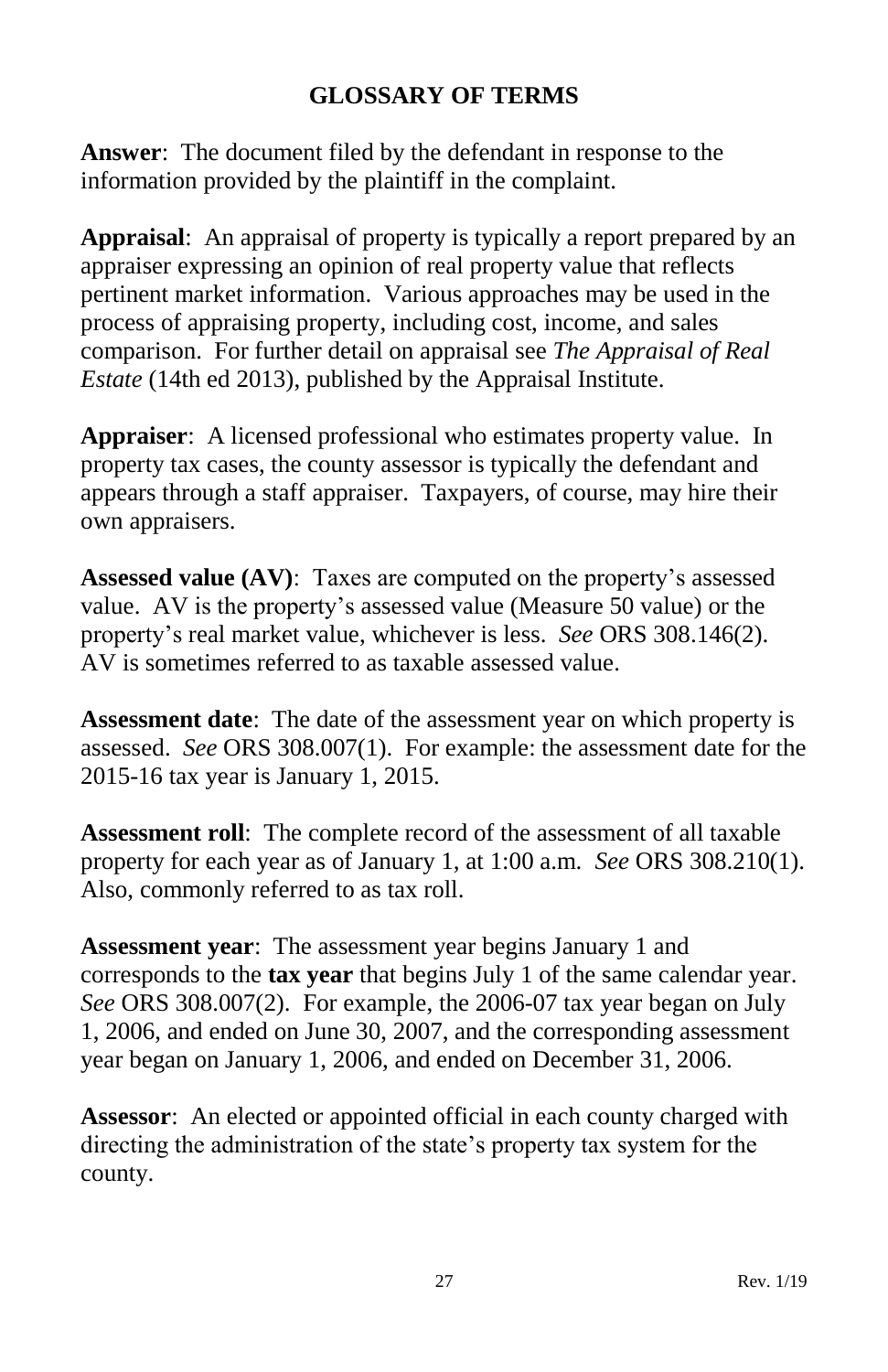**Board of property tax appeals (BOPTA)**: Each county has a board of property tax appeals. Members of the board are appointed as required by statute. *See* ORS 309.067; ORS 309.020. An owner of taxable property may file a petition with BOPTA from the date the tax statements for the current tax year are mailed until December 31 of the current year. *See* ORS 309.100(1), (2). BOPTA will consider the petition, enter a written order of determination, and mail the order to the petitioner. *See* ORS 309.110.

**Burden of proof**: The burden of proof is a preponderance of the evidence, meaning the greater weight and the more convincing evidence. For example, the plaintiff in a property value tax appeal bears the burden to show that their valuation best reflects the real market value of the property. *See* ORS 305.427; *Lewis v. Dept. of Rev.*, 302 Or 289, 293, 728 P2d 1378 (1986).

**Comparable properties**: Also referred to as "comparables," that term refers to properties that are similar to the property being appraised and that have been sold recently.

**Complaint**: That is the first document filed with the court by the plaintiff; it states what the issues are and what action or relief the plaintiff would like from the court.

**Costs and disbursements:** "Costs and disbursements" are reasonable and necessary expenses incurred in the prosecution or defense of an action other than for legal services, including filing fees. For more information see TCR-MD 16.

*De novo* **review**: An appeal of a decision of a magistrate is reviewed *de novo* by the Regular Division, which means the case is presented anew to the Regular Division judge.

**Decision**: The document containing a magistrate's determination of the merits in a case. Any disagreement with a magistrate's decision may be raised in an appeal to the Regular Division. A decision usually comes after trial or on motion(s) for summary judgment. If a case is dismissed, it is called a decision of dismissal. Reconsideration of a magistrate's decision is not allowed. *See* TCR-MD 18 C.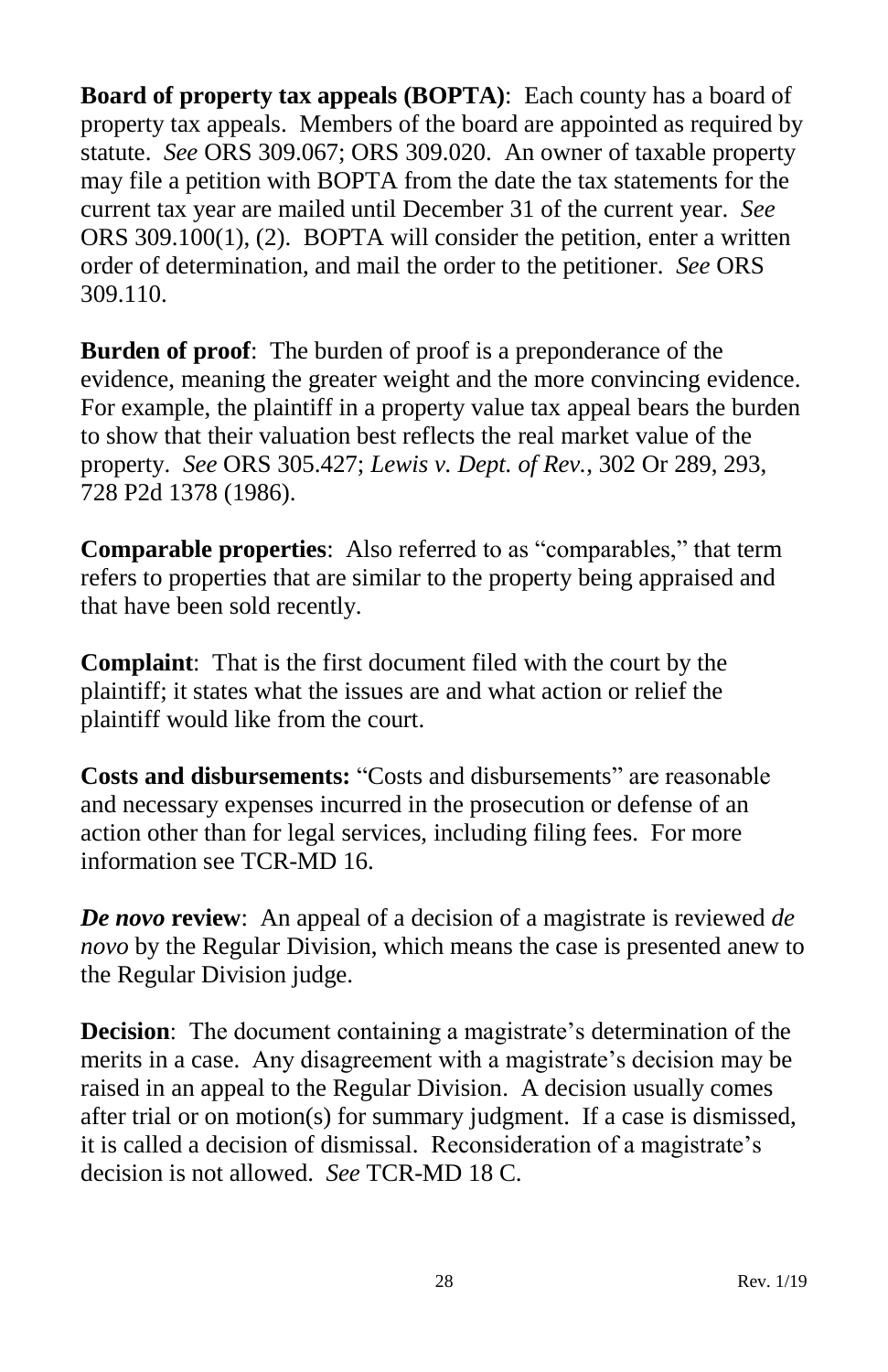**Defendant**: Generally, the county assessor or the Oregon Department of Revenue.

**Evidence**: Information including, but not limited to, testimony, documents, tangible objects, pictures, maps, tax returns, receipts, etc., that tends to prove or disprove a material fact. The judge or magistrate may find that certain evidence is not admissible; for example, when it is submitted after the deadline.

**Exception value**: Generally, a property's MAV cannot be increased from the prior year by more than three percent except for certain exceptions. One of those exceptions is where the property is "new property or new improvements to property." *See* ORS 308.146(3)(a). An example of "new property" would be the construction of a home on a lot. "New improvements to property" include a remodel to an existing building. The value of new improvements is called exception value.

*Ex parte* **contact**: Prohibited communication between a party and the magistrate when the opposing party is not present or copied. A party is required to provide the other parties with copies of every writing sent to the court, including letters, motions, and documents. *See* TCR 9, TCR-MD 5, and "Statement (certificate) of service" in this glossary for more information.

# **Judgment**:

Magistrate Division: A judgment is entered after all appeal rights have expired. After a judgment is entered in the Magistrate Division, the decision of the magistrate is final and cannot be appealed. TCR-MD 20.

Regular Division: A judgment is the final determination of the rights of the parties in an action. TCR 67A. A judgment sets forth the conclusions stated in orders and opinions. A party may appeal to the Oregon Supreme Court from a judgment issued by the Regular Division of the Oregon Tax Court. *See* ORS 305.445 (reference to decision or order).

**Maximum assessed value (MAV)**: Oregon law provides that for the 1997-98 tax year, each property's MAV was 90 percent of the property's 1995-96 real market value. Generally, the MAV cannot increase by more than 3% per year, subject to certain exceptions.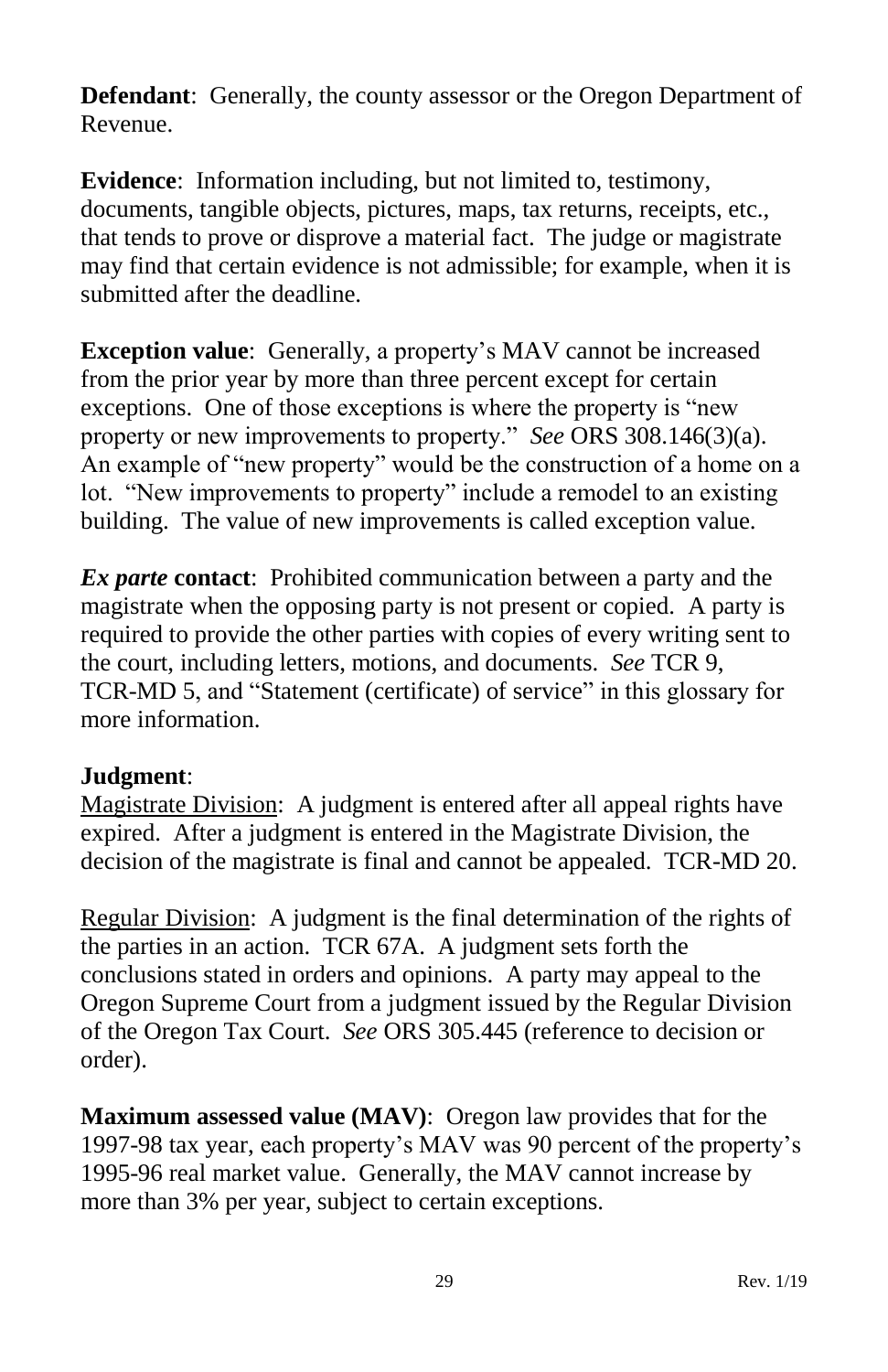**Measure 5**: A citizen initiative that took effect in the 1991-92 tax year setting constitutional tax rate limitations. Or Const, Art XI, § 11b. After a gradual reduction in the school tax limit beginning in tax year 1991-92, Measure 5 now limits that tax rate to \$5 per \$1,000 of assessed value, and general government (nonschool) taxes to \$10 per \$1,000 of assessed value. Since the provisions of Measure 50 were enacted, Measure 5 rate limits are based on real market value rather than on assessed value.

**Measure 50**: In May 1997, the voters approved Measure 50 by referendum. Measure 50 imposes limits on assessments and tax rates for property. Prior to Measure 50, property was taxed at its real market value (RMV). To implement the limits on assessments, the concept of "maximum assessed value" (MAV) was established. For the 1997-98 tax year, which was the implementation year for Measure 50, MAV was calculated by taking the property's 1995-96 real market value that appeared on the roll and subtracting 10 percent. Or Const, Art XI,  $§ 11(1)(a)$ . Following the implementation of Measure 50, property is taxed at the lesser of its  $MAV$  or its real market value. Or Const, Art XI, § 11(1)(f). For each year, in most cases, the MAV cannot increase by more than three percent. Or Const, Art XI, § 11(1)(b); *see also* ORS 308.146(1). Accordingly, the assessed value of property shall equal the lesser of the MAV or RMV of the property. ORS 308.146(2).

**Opinion:** A written opinion or order is prepared in each case decided in the Regular Division by the judge of the Oregon Tax Court. Selected written opinions are published in the Oregon Tax Reports pursuant to ORS 305.450. Parties dissatisfied with the written opinion may file a motion for reconsideration within 20 days after the opinion has been rendered and before the judgment is signed. *See* TCR 80.

# **Order**:

Magistrate Division: An order in the Magistrate Division is the title of a document containing a determination by a magistrate. An order may decide an issue or procedure. Some examples are: an order granting an extension of time for parties to report to the court; an order denying a motion to dismiss; or an order requiring a party to produce documents.

Regular Division: An order in the Regular Division is the title of a document containing a determination by the judge of the Oregon Tax Court. An order may either decide an issue or procedure or determine the outcome of the case. Some examples are: an order allowing third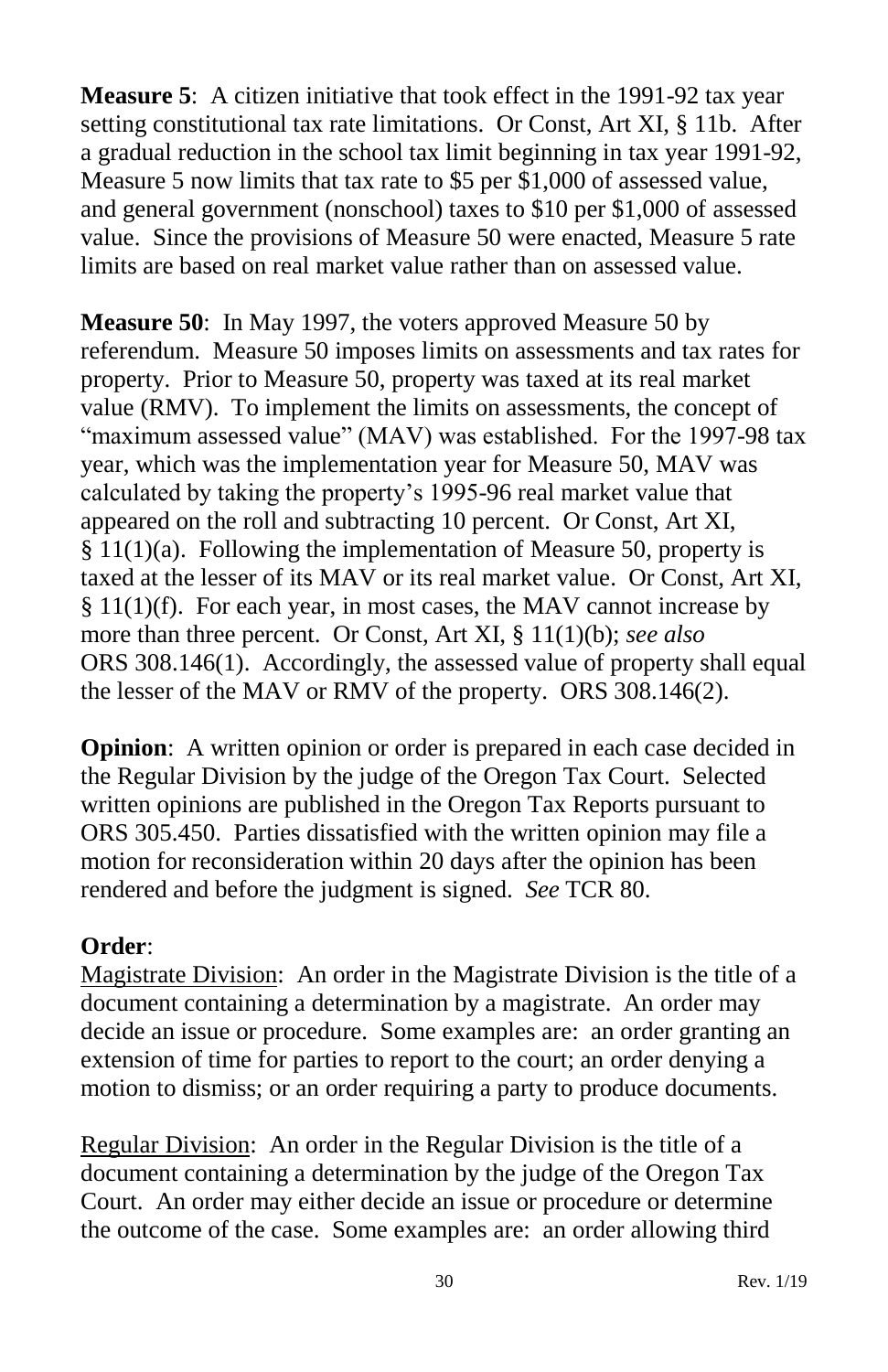party intervention; an order granting an extension of time; or an order granting or denying a motion for summary judgment. *See* TCR 67A.

**Plaintiff:** The plaintiff is the party who filed the appeal.

**Real market value (RMV)**: RMV is defined as "the amount in cash that could reasonably be expected to be paid by an informed buyer to an informed seller, each acting without compulsion in an arm's-length transaction occurring as of the assessment date for the tax year." *See* ORS 308.205(1). RMV continues to represent the value of the property as of the assessment date as if sold on the open market. *See* ORS 308.205.

**Rules of the court**: The rules of the court set out the procedures the parties follow as the case proceeds before the court. The Tax Court Rules (cited as TCR) govern the Regular Division of the Oregon Tax Court and closely follow the Oregon Rules of Civil Procedure. For cases in the Magistrate Division, the Tax Court Rules-Magistrate Division (cited as TCR-MD) apply. If a situation arises that is not covered by the Magistrate Division rules, refer to the Tax Court Rules. Copies of the Tax Court Rules for both the Regular Division and the Magistrate Division are available on the court's website,

<https://www.courts.oregon.gov/courts/tax/help/Pages/rules.aspx>

**Statement (certificate) of service**: A statement confirming that you provided the other party(s) with a copy of documents or other materials sent to the court, that also states when and how the copy was provided (via mail, fax, hand delivery, etc.). Note that in the Magistrate Division, a "cc" or carbon copy noted on a letter sent to the other party is sufficient. See the Tax Court Rules, including TCR 7, 9, 10, and 55, for more information on service requirements in the Regular Division. Sample certificate of service forms are available by request and on the website at [https://www.courts.oregon.gov/forms/Documents/TAX-](https://www.courts.oregon.gov/forms/Documents/TAX-CertificateOfService.pdf)[CertificateOfService.pdf](https://www.courts.oregon.gov/forms/Documents/TAX-CertificateOfService.pdf)

<span id="page-34-0"></span>**Tax year**: ORS 308.007 defines "tax year" or "fiscal year" to mean a 12-month period beginning July 1 and ending June 30. For example, the tax year 2006-07 began on July 1, 2006, and ended on June 30, 2007. The following tax year was 2007-08, which began on July 1, 2007, and ended on June 30, 2008.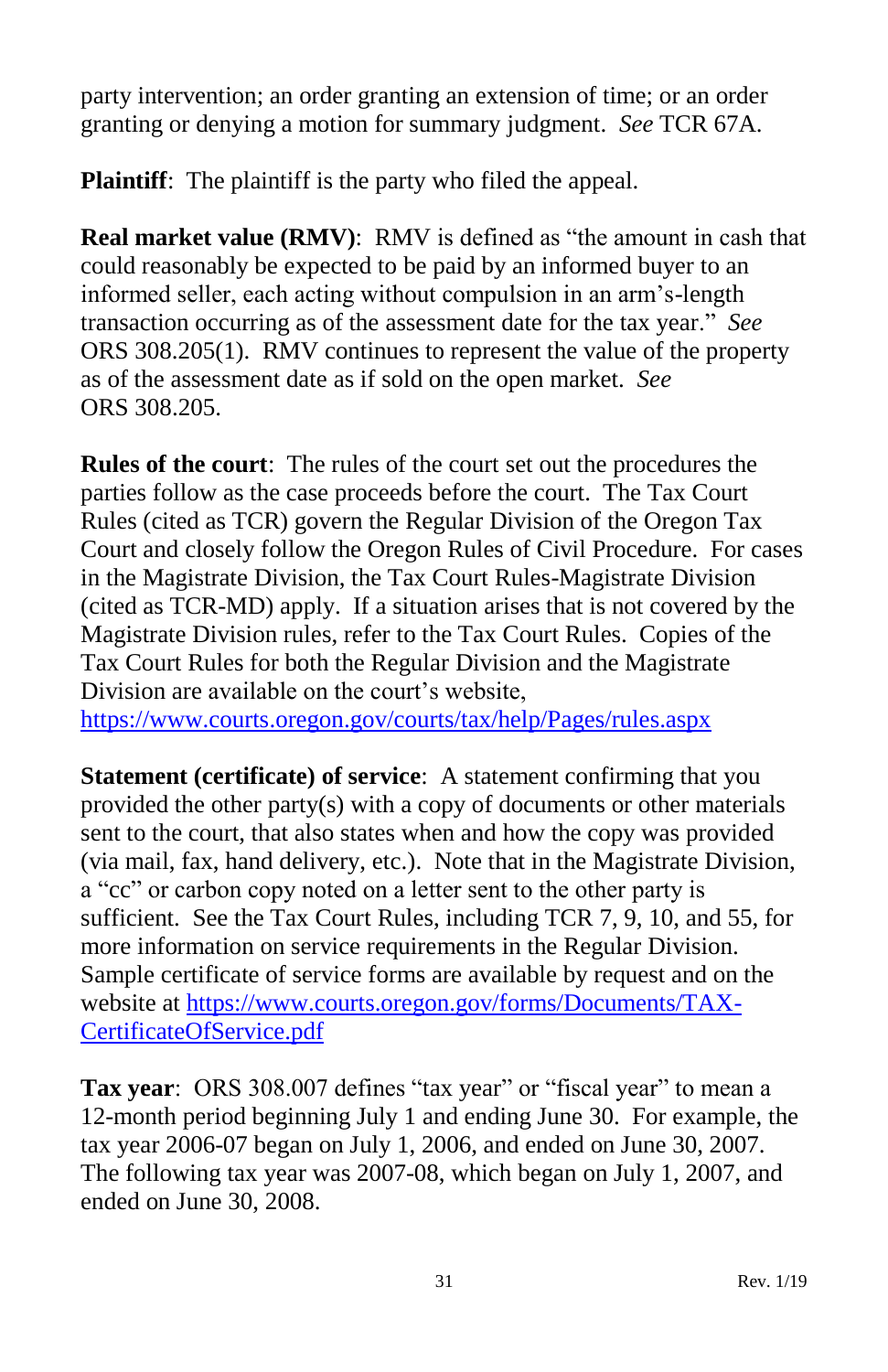# **REFERENCE MATERIALS**

#### **Oregon State Bar:** [http://www.osbar.org](http://www.osbar.org/)

Referral and Information Services

- 503-684-3763 (Portland area local number),
- 800-452-7636 (statewide), or
- <http://www.osbar.org/public/ris/ris.html>
	- Lawyer Referral Service
	- Modest Means Program (low income)
	- Military Assistance Panel (legal assistance relating to the Servicemembers' Civil Relief Act (SCRA), Pub. L. No. 108-189 (2003); text of the SCRA is available at www.osbar.org/\_docs/ris/scra.pdf)

# Legal Information for the Public

- General information on popular legal topics and the basics of Oregon law.
- <http://www.osbar.org/public>
- Tel-law service (collection of recorded legal information messages accessible by telephone at 503-620-3000 or toll-free in Oregon only, 800-452-4776. A touch tone phone allows direct access 24 hours a day, seven days a week. To receive a free Tel-law brochure listing the subjects available call 503-620-0222, extension 0.

**Oregon Law Help:** <http://oregonlawhelp.org/>

Free legal information for low income Oregonians.

# **State of Oregon Law Library**: 503-986-5640

Cases and other reference materials are cited throughout this handbook and are useful tools when appealing to the Oregon Tax Court. Those resources and others are listed below and are available at either a local public library or law library. These are only a few examples of the resources available that may be helpful in filing an appeal.

Oregon Tax Reports: Bound volumes containing decisions of the Oregon Tax Court. For example, the Tax Court's opinion in the case *Feves v. Department of Revenue*, 4 OTR 302 (1971), is found in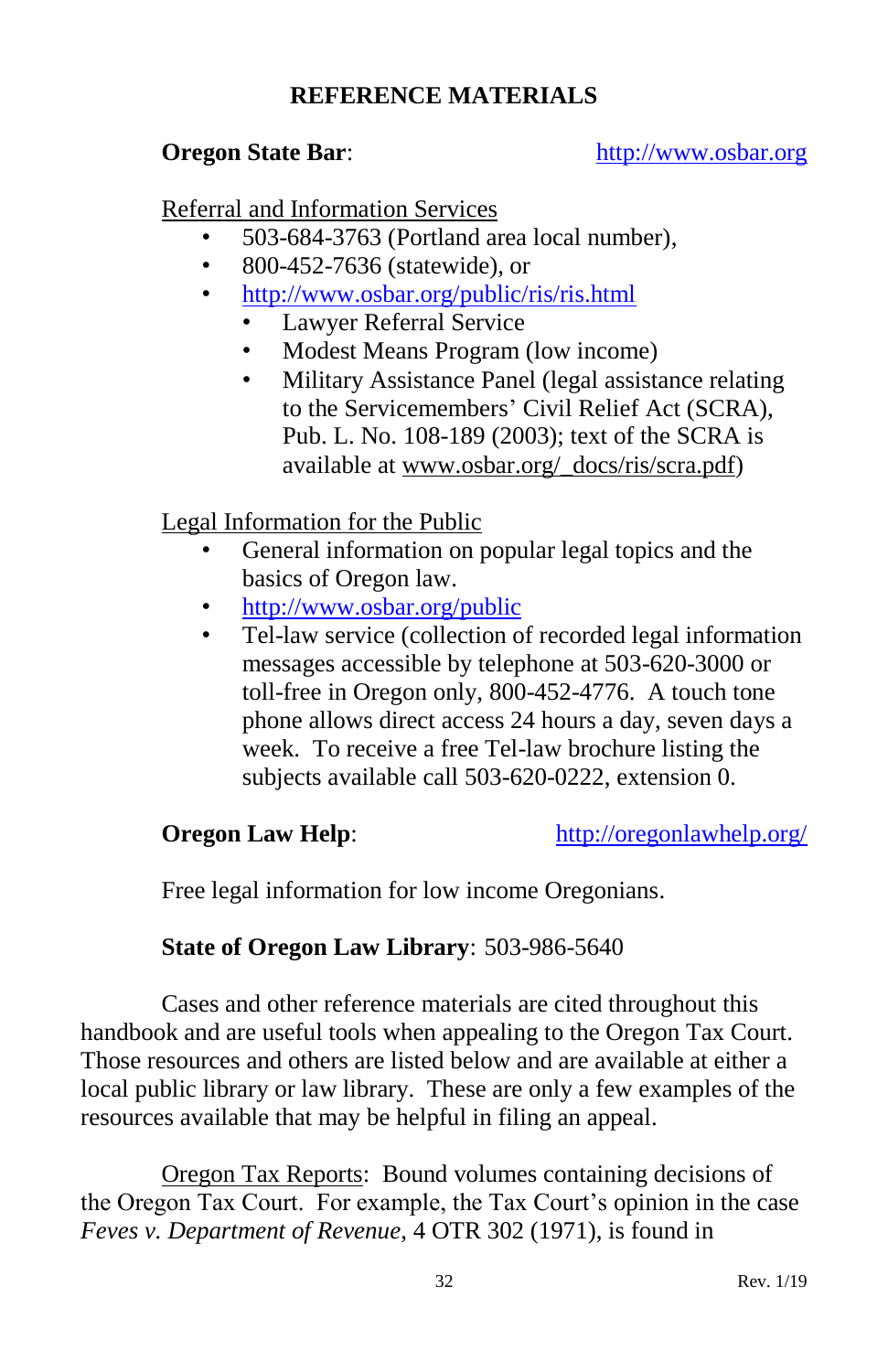Volume 4 of the Oregon Tax Reports, begins on page 302, and was issued by the court in 1971.

Oregon Reports: Bound volumes containing decisions of the Oregon Supreme Court. For example, the Supreme Court's opinion in the case *Gall v. Department of Revenue*, 337 Or 427 (2004), is found in Volume 337 of the Oregon Reports, begins on page 427, and was issued by the court in 2004.

Appraisal Institute, *The Appraisal of Real Estate* (14th ed 2013).

# **Websites**:

Oregon Tax Court

<https://www.courts.oregon.gov/courts/tax/Pages/default.aspx>

- Links to the rules of the court, forms, cases, and other helpful materials.
- Decisions and Opinions database can be searched using keywords or code sections.

# Oregon Department of Revenue [www.oregon.gov/DOR](http://www.oregon.gov/DOR)

Oregon Secretary of State

<http://sos.oregon.gov/Pages/index.aspx>

• Links to relevant Oregon Revised Statutes (ORS) and Oregon Administrative Rules (OAR).

Oregon Revised Statutes (ORS)

- [https://www.oregonlegislature.gov/bills\\_laws/Pages/ORS.as](https://www.oregonlegislature.gov/bills_laws/Pages/ORS.aspx) [px](https://www.oregonlegislature.gov/bills_laws/Pages/ORS.aspx)
- Bound volumes of the ORS are also available at law libraries and some public libraries.
- Be sure to use the version that applies to the year(s) under appeal.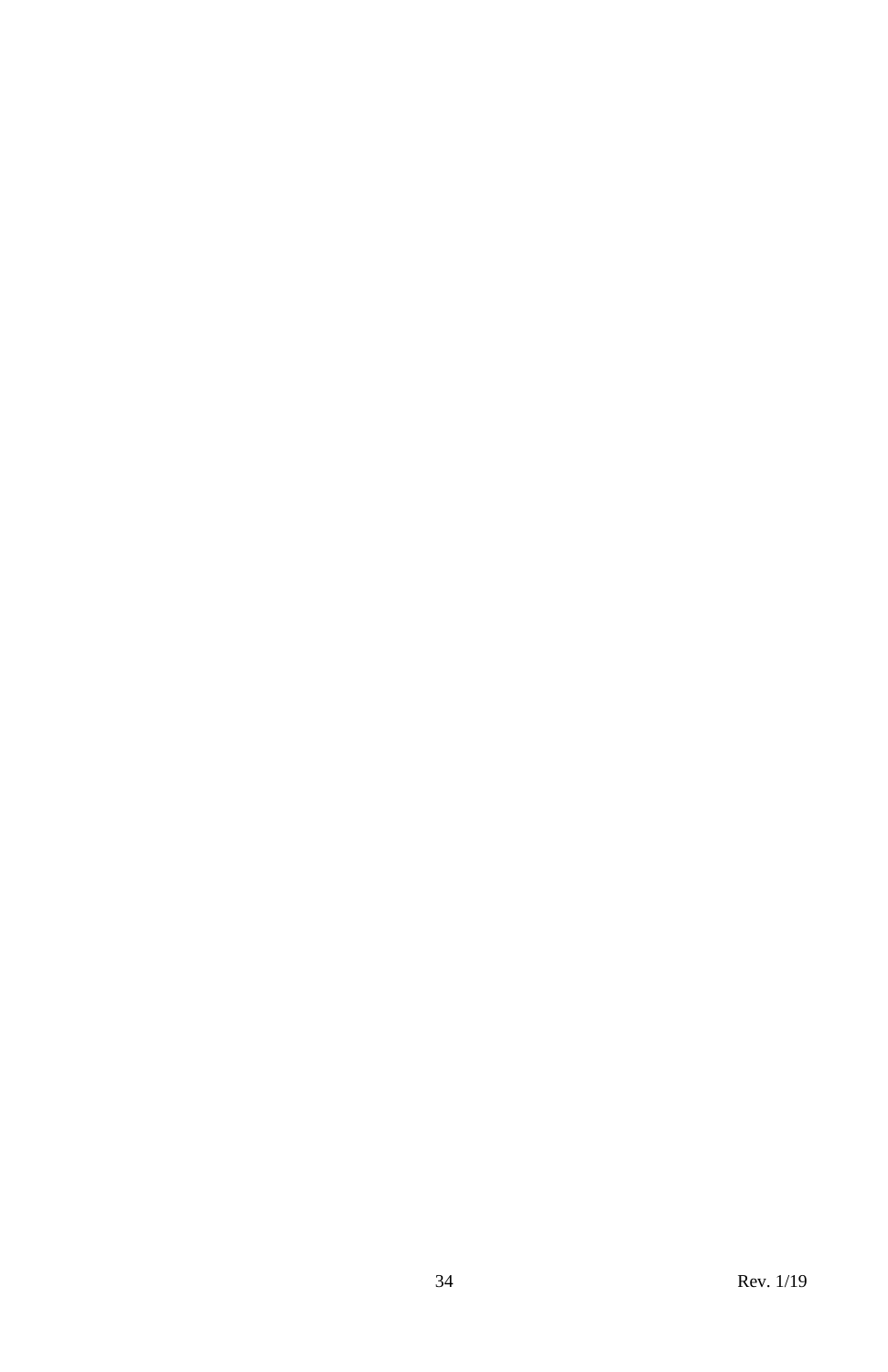# **Oregon law requires all writings submitted to this court to be in English. ORS 1.150.**

All forms and writings must be in English. If you have another person translate your non-English answers to English, you must have the translator complete the Certificate of Translation (certificate). The certificate form is available by request from the court at 503-986-5650 (Magistrate Division), 503-986-5645 (Regular Division), or 800-773-1162 (toll free). The form is also on the court's website at [http://courts.oregon.gov/tax,](http://courts.oregon.gov/tax) In the menu bar, select "Materials & Resources," then "Tax Court Forms," and then "Translator's Certificate of Translation."

# **Requesting an Interpreter**

If you or any of your witnesses will require an interpreter for telephone or in-person court proceedings, please contact the court within ten (10) days of receiving notice of a proceeding.